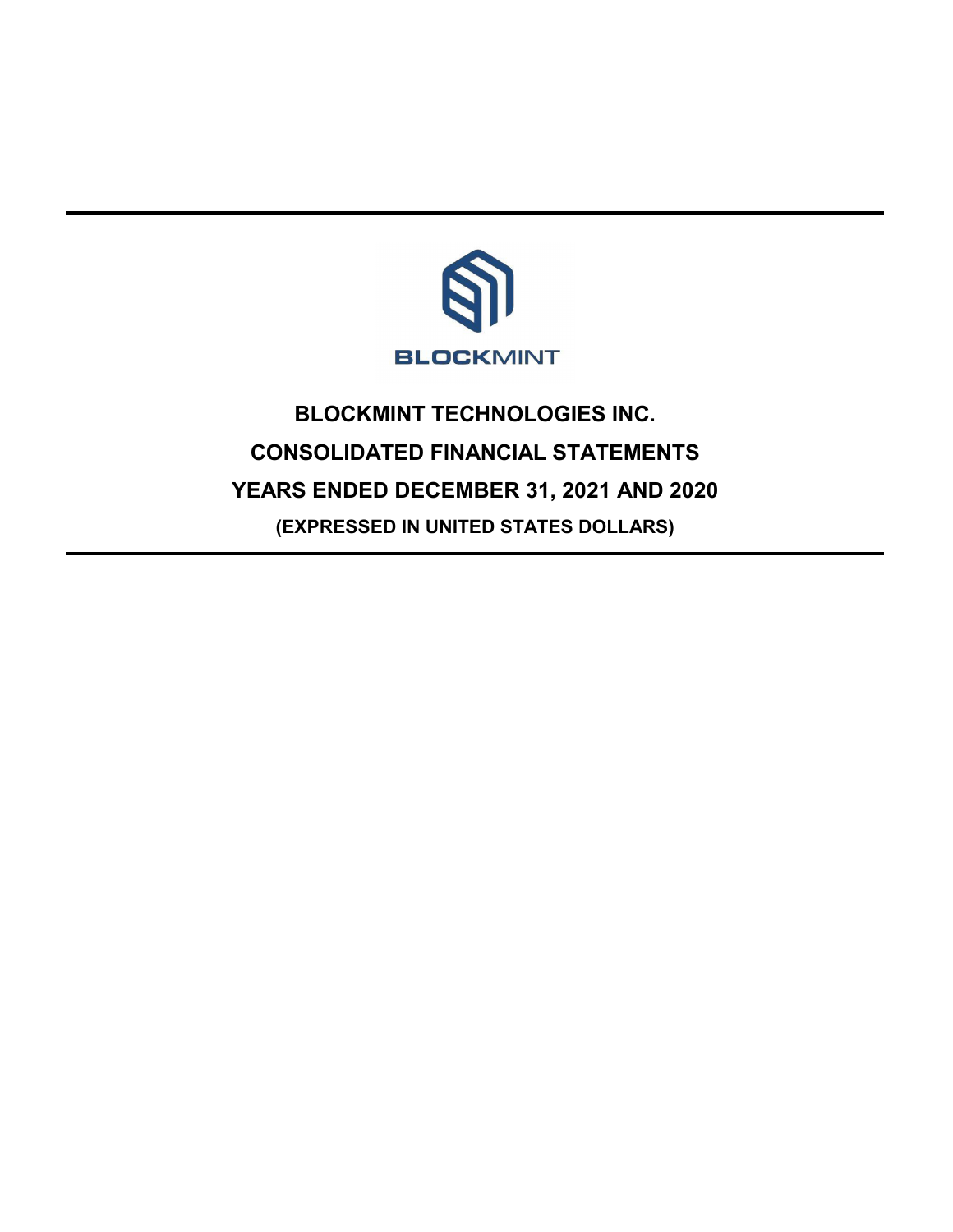

**Baker Tilly WM LLP**

900 – 400 Burrard Street Vancouver, British Columbia Canada V6C 3B7 **T:** +1 604.684.6212 **F:** +1 604.688.3497

vancouver@bakertilly.ca **www.bakertilly.ca**

# **INDEPENDENT AUDITOR'S REPORT**

To the Shareholders of BlockMint Technologies Inc.:

#### *Opinion*

We have audited the consolidated financial statements of BlockMint Technologies Inc. and its subsidiaries (together the "Company"), which comprise the consolidated statements of financial position as at December 31, 2021 and 2020, and the consolidated statements of loss and comprehensive loss, consolidated statements of changes in equity and consolidated statements of cash flows for the years then ended, and notes to the consolidated financial statements, including a summary of significant accounting policies.

In our opinion, the accompanying consolidated financial statements present fairly, in all material respects, the consolidated financial position of the Company as at December 31, 2021 and 2020, and its consolidated financial performance and its consolidated cash flows for the years then ended in accordance with International Financial Reporting Standards.

#### *Basis for Opinion*

We conducted our audits in accordance with Canadian generally accepted auditing standards. Our responsibilities under those standards are further described in the *Auditor's Responsibilities for the Audit of the Consolidated Financial Statements* section of our report. We are independent of the Company in accordance with the ethical requirements that are relevant to our audits of the consolidated financial statements in Canada, and we have fulfilled our other ethical responsibilities in accordance with these requirements. We believe that the audit evidence we have obtained in our audits is sufficient and appropriate to provide a basis for our opinion.

#### *Material Uncertainty Related to Going Concern*

We draw attention to Note 1 in the consolidated financial statements, which describes events and conditions indicating that a material uncertainty exists that may cast significant doubt on the Company's ability to continue as a going concern. Our opinion is not modified in respect of this matter.

#### *Other Information*

Management is responsible for the other information. The other information comprises the information included in the Management's Discussion & Analysis filed with the relevant Canadian securities commissions.

Our opinion on the consolidated financial statements does not cover the other information and we do not express any form of assurance conclusion thereon.

ASSURANCE • TAX • ADVISORY

*Baker Tilly WM LLP is a member of Baker Tilly Canada Cooperative, which is a member of the global network of Baker Tilly International Limited. All members of Baker Tilly Canada Cooperative and Baker Tilly International Limited are separate and independent legal entities.*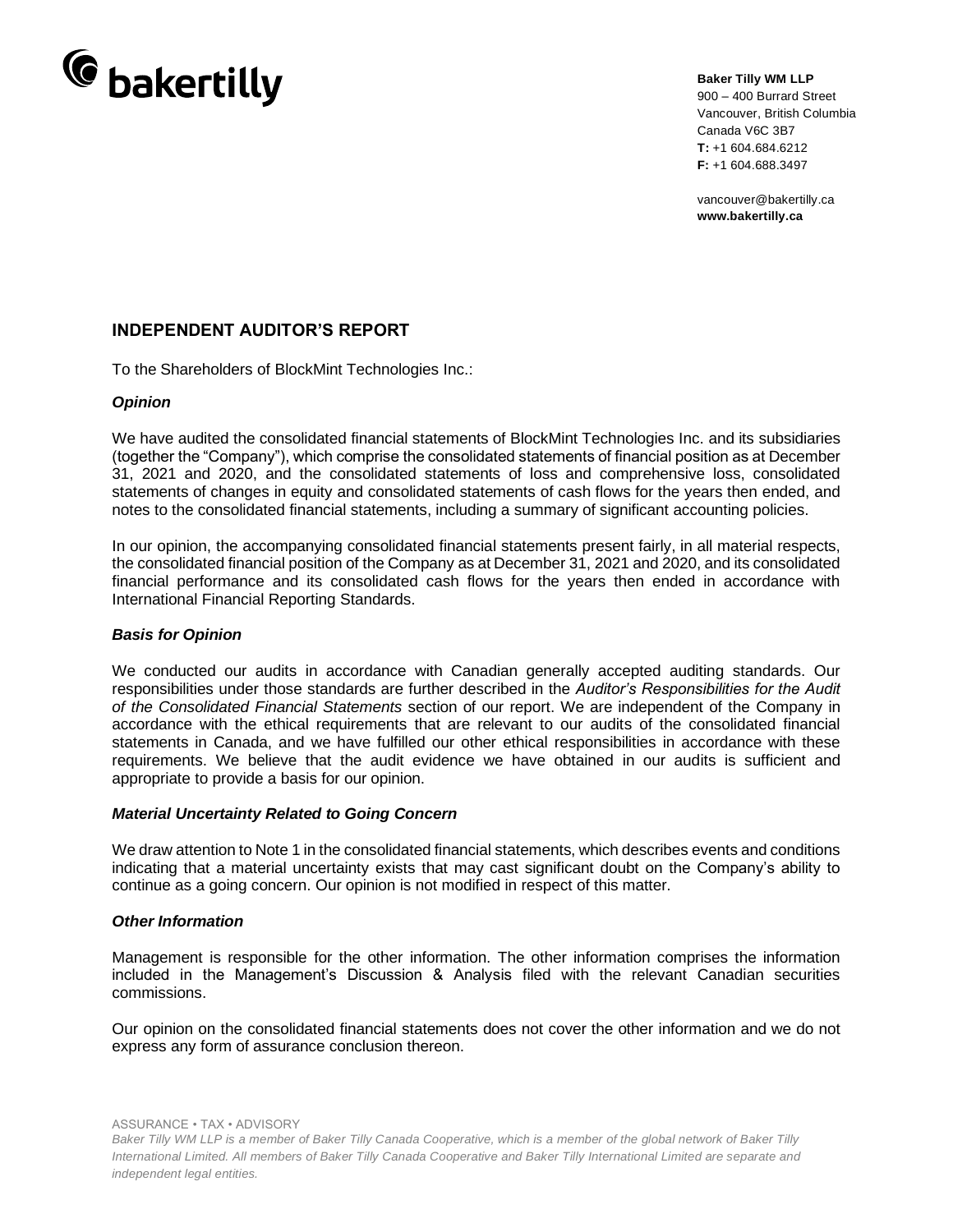

In connection with our audits of the consolidated financial statements, our responsibility is to read the other information and, in doing so, consider whether the other information is materially inconsistent with the consolidated financial statements or our knowledge obtained in the audits and remain alert for indications that the other information appears to be materially misstated. If, based on the work we have performed, we conclude that there is a material misstatement of this other information, we are required to report that fact in this auditor's report. We have nothing to report in this regard.

#### *Responsibilities of Management and Those Charged with Governance for the Consolidated Financial Statements*

Management is responsible for the preparation and fair presentation of the consolidated financial statements in accordance with International Financial Reporting Standards, and for such internal control as management determines is necessary to enable the preparation of consolidated financial statements that are free from material misstatement, whether due to fraud or error.

In preparing the consolidated financial statements, management is responsible for assessing the Company's ability to continue as a going concern, disclosing, as applicable, matters related to going concern and using the going concern basis of accounting unless management either intends to liquidate the Company or to cease operations, or has no realistic alternative but to do so.

Those charged with governance are responsible for overseeing the Company's financial reporting process.

#### *Auditor's Responsibilities for the Audit of the Consolidated Financial Statements*

Our objectives are to obtain reasonable assurance about whether the consolidated financial statements as a whole are free from material misstatement, whether due to fraud or error, and to issue an auditor's report that includes our opinion. Reasonable assurance is a high level of assurance, but is not a guarantee that an audit conducted in accordance with Canadian generally accepted auditing standards will always detect a material misstatement when it exists. Misstatements can arise from fraud or error and are considered material if, individually or in the aggregate, they could reasonably be expected to influence the economic decisions of users taken on the basis of these consolidated financial statements.

As part of an audit in accordance with Canadian generally accepted auditing standards, we exercise professional judgment and maintain professional skepticism throughout the audit. We also:

- Identify and assess the risks of material misstatement of the consolidated financial statements, whether due to fraud or error, design and perform audit procedures responsive to those risks, and obtain audit evidence that is sufficient and appropriate to provide a basis for our opinion. The risk of not detecting a material misstatement resulting from fraud is higher than for one resulting from error, as fraud may involve collusion, forgery, intentional omissions, misrepresentations, or the override of internal control.
- Obtain an understanding of internal control relevant to the audit in order to design audit procedures that are appropriate in the circumstances, but not for the purpose of expressing an opinion on the effectiveness of the Company's internal control.
- Evaluate the appropriateness of accounting policies used and the reasonableness of accounting estimates and related disclosures made by management.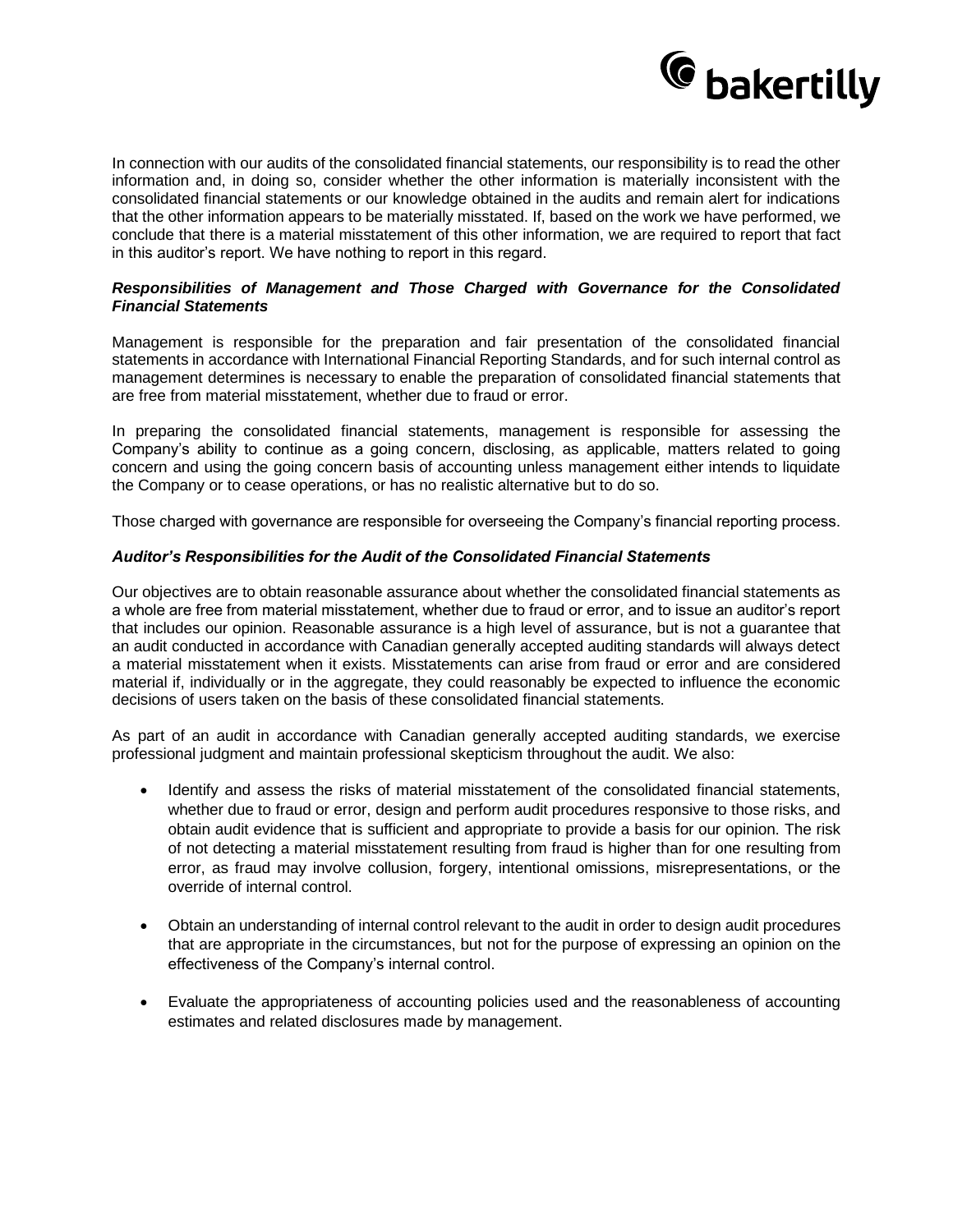

- Conclude on the appropriateness of management's use of the going concern basis of accounting and, based on the audit evidence obtained, whether a material uncertainty exists related to events or conditions that may cast significant doubt on the Company's ability to continue as a going concern. If we conclude that a material uncertainty exists, we are required to draw attention in our auditor's report to the related disclosures in the consolidated financial statements or, if such disclosures are inadequate, to modify our opinion. Our conclusions are based on the audit evidence obtained up to the date of our auditor's report. However, future events or conditions may cause the Company to cease to continue as a going concern.
- Evaluate the overall presentation, structure and content of the consolidated financial statements, including the disclosures, and whether the consolidated financial statements represent the underlying transactions and events in a manner that achieves fair presentation.
- Obtain sufficient appropriate audit evidence regarding the financial information of the entities or business activities within the Company to express an opinion on the consolidated financial statements. We are responsible for the direction, supervision and performance of the group audit. We remain solely responsible for our audit opinion.

We communicate with those charged with governance regarding, among other matters, the planned scope and timing of the audit and significant audit findings, including any significant deficiencies in internal control that we identify during our audit.

We also provide those charged with governance with a statement that we have complied with relevant ethical requirements regarding independence, and to communicate with them all relationships and other matters that may reasonably be thought to bear on our independence, and where applicable, related safeguards.

The engagement partner on the audit resulting in this independent auditor's report is Graeme L. Cocke.

Baker Tilly WM LLP

CHARTERED PROFESSIONAL ACCOUNTANTS

May 2, 2022 Vancouver, B.C.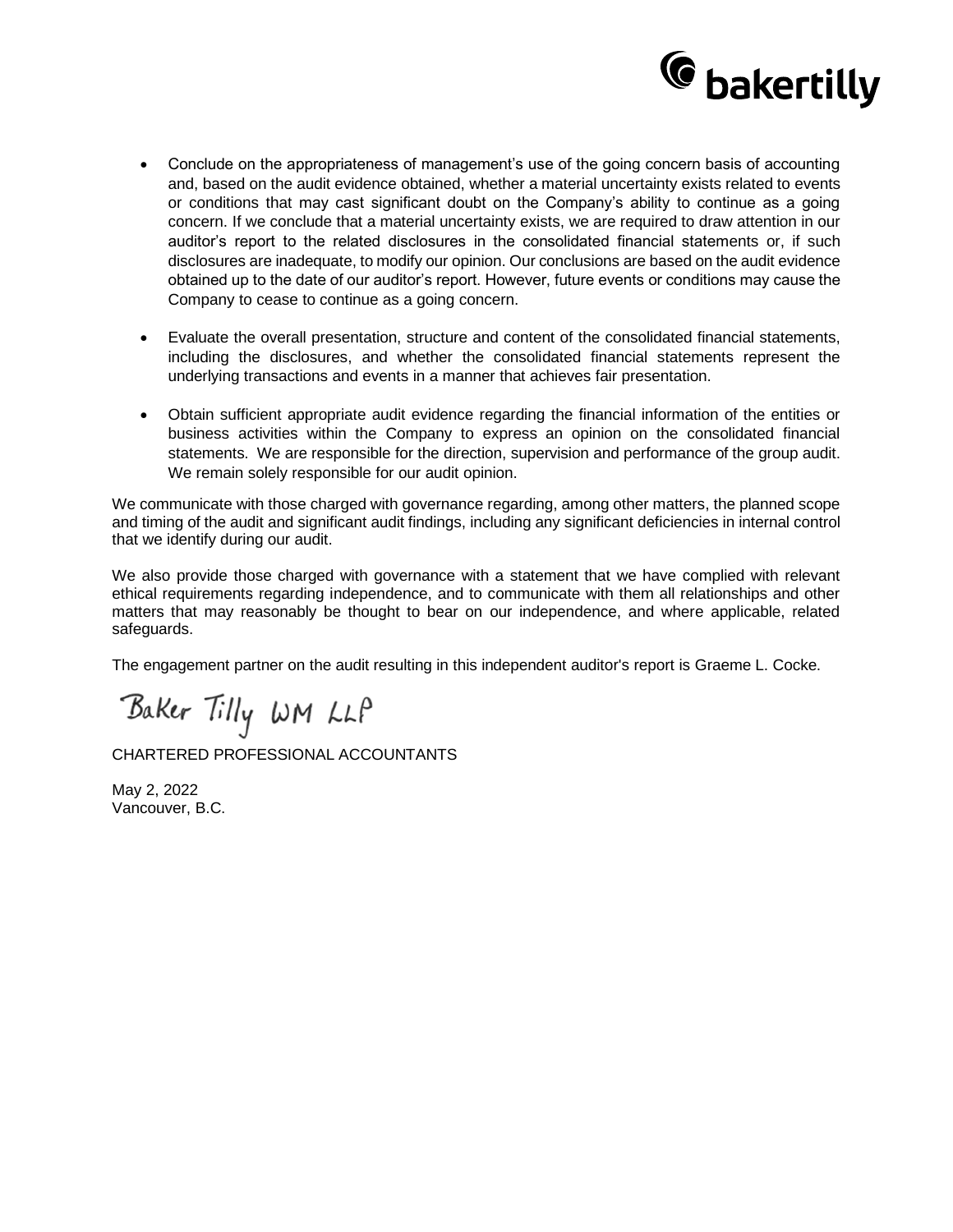# **BlockMint Technologies Inc. Consolidated Statements of Financial Position (Expressed in United States Dollars)**

|                                                             |    | As at<br>December 31,<br>2021 |               | As at<br>December 31,<br>2020 |
|-------------------------------------------------------------|----|-------------------------------|---------------|-------------------------------|
| <b>ASSETS</b>                                               |    |                               |               |                               |
| <b>Current assets</b>                                       |    |                               |               |                               |
| Cash                                                        | \$ | 2,032,371                     | \$            | 2,600,962                     |
| Receivables                                                 |    | 9,240                         |               | 3,455                         |
| Prepaid expenses                                            |    | 11,750                        |               | 1,000                         |
| Digital currency (note 6)                                   |    | 31,949                        |               |                               |
| <b>Total current assets</b>                                 |    | 2,085,310                     |               | 2,605,417                     |
| <b>Non-current assets</b>                                   |    |                               |               |                               |
| Equipment (note 7)                                          |    | 515,252                       |               |                               |
| Right of use asset (note 9)                                 |    | 159,926                       |               |                               |
| <b>Total assets</b>                                         | \$ | 2,760,488                     | $\mathsf{\$}$ | 2,605,417                     |
| <b>EQUITY AND LIABILITIES</b><br><b>Current liabilities</b> |    |                               |               |                               |
| Accounts payable and accrued liabilities (note 13)          | \$ | 50,547                        | \$            | 61,889                        |
| Current lease liability (note 9)                            |    | 109,500                       |               |                               |
| <b>Total current liabilities</b>                            |    | 160,047                       |               | 61,889                        |
| <b>Non-current liability</b>                                |    |                               |               |                               |
| Lease liability (note 9)                                    |    | 51,230                        |               |                               |
| <b>Total liabilities</b>                                    |    | 211,277                       |               | 61,889                        |
| <b>Equity</b>                                               |    |                               |               |                               |
| Share capital (note 10)                                     |    | 9,661,389                     |               | 8,884,433                     |
| Share-based payment reserve (note 11)                       |    | 385,400                       |               | 30,300                        |
| Warrant reserve (note 12)                                   |    | 17,500                        |               | 17,500                        |
| Foreign currency translation reserve                        |    | 13,495                        |               | 13,495                        |
| <b>Deficit</b>                                              |    | (7,528,573)                   |               | (6,402,200)                   |
| <b>Total equity</b>                                         |    | 2,549,211                     |               | 2,543,528                     |
| <b>Total equity and liabilities</b>                         | \$ | 2,760,488                     | \$            | 2,605,417                     |
|                                                             |    |                               |               |                               |

Nature of operations and going concern (note 1)

"Nelson Ijih", Director

"Colin Watt", Director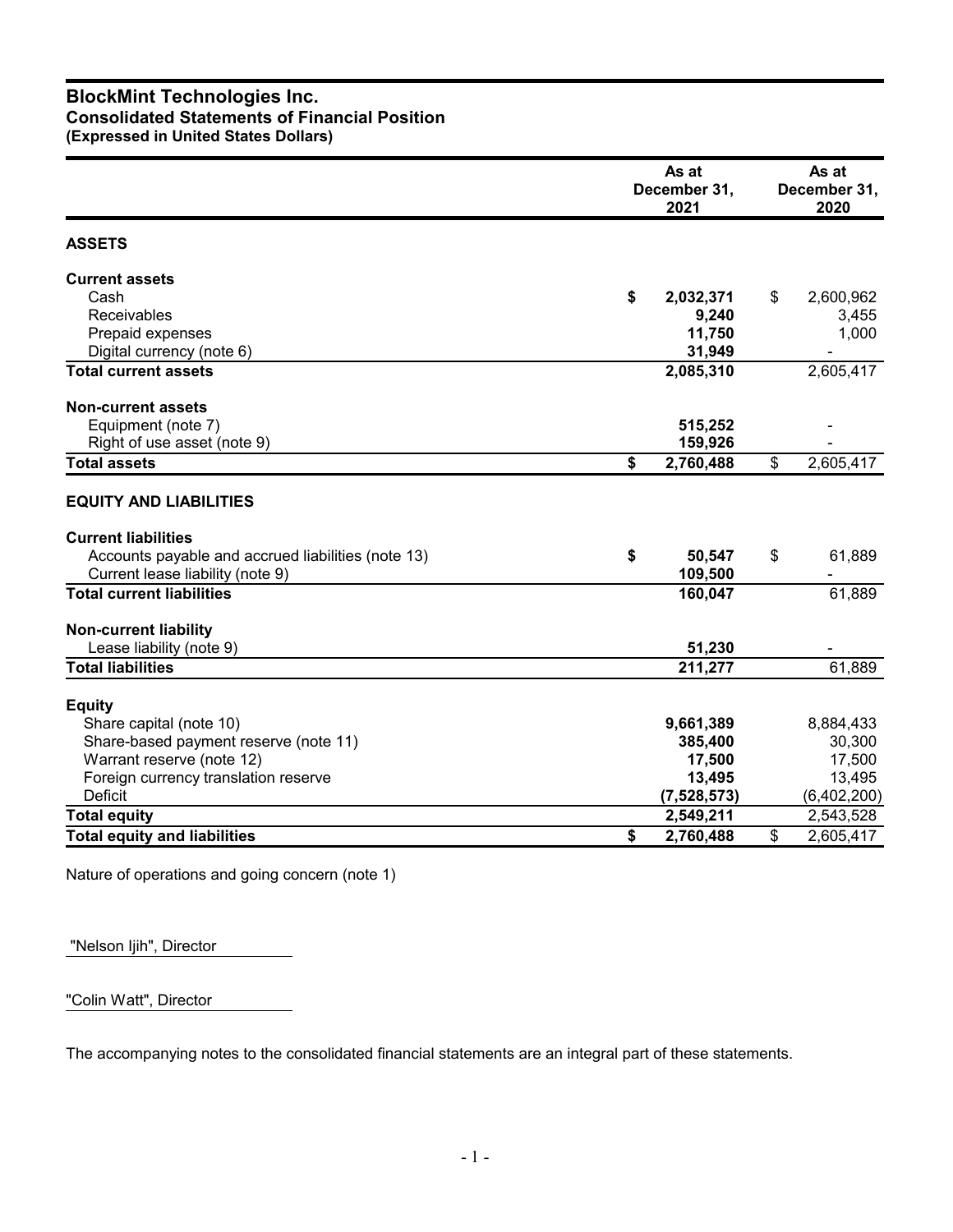# **BlockMint Technologies Inc. Consolidated Statements of Loss and Comprehensive Loss (Expressed in United States Dollars)**

|                                                                                         | <b>Year Ended</b><br>December 31, December 31,<br>2021 | <b>Year Ended</b><br>2020 |
|-----------------------------------------------------------------------------------------|--------------------------------------------------------|---------------------------|
| <b>Revenue</b>                                                                          |                                                        |                           |
| Digital currency mined                                                                  | \$<br>33,627                                           | \$                        |
| <b>Cost of revenue</b>                                                                  |                                                        |                           |
| Site operating cost                                                                     | (4, 366)                                               |                           |
| Depreciation (notes 7 and 9)                                                            | (29, 127)                                              |                           |
|                                                                                         | 134                                                    |                           |
| <b>Operating expenses</b>                                                               |                                                        |                           |
| Business development and promotion                                                      | 145,912                                                | 8,599                     |
| Consulting (note 13)                                                                    | 383,963                                                | 211,675                   |
| Director, management fees and salaries (note 13)                                        | 155,640                                                | 100,275                   |
| Office and miscellaneous                                                                | 29,734                                                 | 24,652                    |
| Professional fees (note 13)                                                             | 47,310                                                 | 37,670                    |
| Salaries and wages                                                                      | 19,553                                                 | 17,965                    |
| Share-based payments (note 11)                                                          | 355,100                                                | $\blacksquare$            |
| Total operating expenses                                                                | 1,137,212                                              | 400,836                   |
| Loss before other items                                                                 | (1, 137, 078)                                          | (400, 836)                |
| Interest expense                                                                        | (1,887)                                                |                           |
| Foreign exchange (loss) gain                                                            | 14,270                                                 | (6,964)                   |
| Impairment of assets (note 8)                                                           |                                                        | (17,500)                  |
| Revaluation of digital currency (note 6)                                                | (1,678)                                                | (533)                     |
| Net loss for the year                                                                   | (1, 126, 373)                                          | (425, 833)                |
| Other comprehensive income (loss)<br>Items which may be reclassified to profit or loss: |                                                        |                           |
| Gain on currency translation                                                            |                                                        | 7,010                     |
| Total comprehensive loss for the year                                                   | (1, 126, 373)<br>\$                                    | \$<br>(418, 823)          |
| Basic and diluted net loss per share (note 14)                                          | \$<br>(0.02)                                           | \$<br>(0.01)              |
| Weighted average number of common shares                                                |                                                        |                           |
| outstanding                                                                             | 47,948,672                                             | 44,269,068                |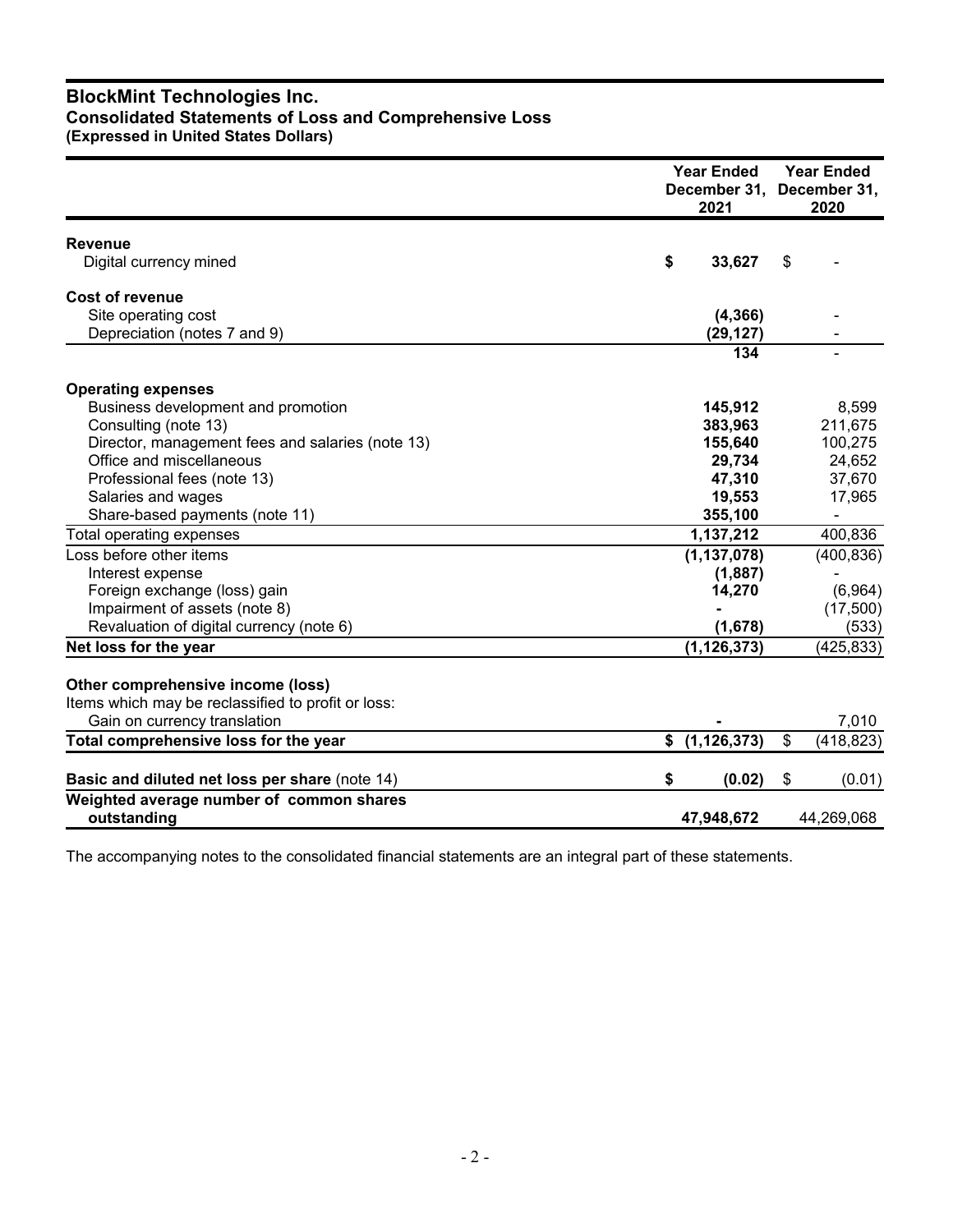# **BlockMint Technologies Inc. Consolidated Statements of Cash Flows (Expressed in United States Dollars)**

|                                                   | <b>Year Ended</b><br>December 31, December 31,<br>2021 | <b>Year Ended</b><br>2020 |
|---------------------------------------------------|--------------------------------------------------------|---------------------------|
| <b>Operating activities</b>                       |                                                        |                           |
| Net loss for the year                             | \$(1, 126, 373)                                        | \$<br>(425, 833)          |
| Adjustments for:                                  |                                                        |                           |
| Depreciation                                      | 29,127                                                 |                           |
| Share-based payments (note 11)                    | 355,100                                                |                           |
| Revaluation of digital currency                   | 1,678                                                  | 533                       |
| Impairment of assets                              |                                                        | 17,500                    |
| Interest expense                                  | 1,887                                                  |                           |
| Changes in non-cash working capital items:        |                                                        |                           |
| Receivables and prepaid expenses                  | (16, 535)                                              | 7,102                     |
| Digital currency                                  | (33, 627)                                              |                           |
| Accounts payable and accrued liabilities          | (11, 342)                                              | 37,492                    |
| Net cash used in operating activities             | (800, 085)                                             | (363, 206)                |
| <b>Investing activity</b>                         |                                                        |                           |
| Purchase of equipment                             | (537, 654)                                             |                           |
| Net cash used in investing activity               | (537, 654)                                             | $\blacksquare$            |
| <b>Financing activities</b>                       |                                                        |                           |
| Proceeds from issuance of common shares           | 782,800                                                |                           |
| Share issue costs                                 | (5, 844)                                               |                           |
| Lease payments paid                               | (7,808)                                                |                           |
| Net cash provided by financing activities         | 769,148                                                |                           |
| Foreign exchange effect on cash                   | $\blacksquare$                                         | 7,010                     |
| Net change in cash                                | (568, 591)                                             | (356, 196)                |
| Cash, beginning of year                           | 2,600,962                                              | 2,957,158                 |
| Cash, end of year                                 | \$<br>2,032,371                                        | \$2,600,962               |
|                                                   |                                                        |                           |
| <b>Supplemental information:</b><br>Interest paid | \$                                                     |                           |
|                                                   |                                                        | \$                        |
| Income taxes paid                                 |                                                        |                           |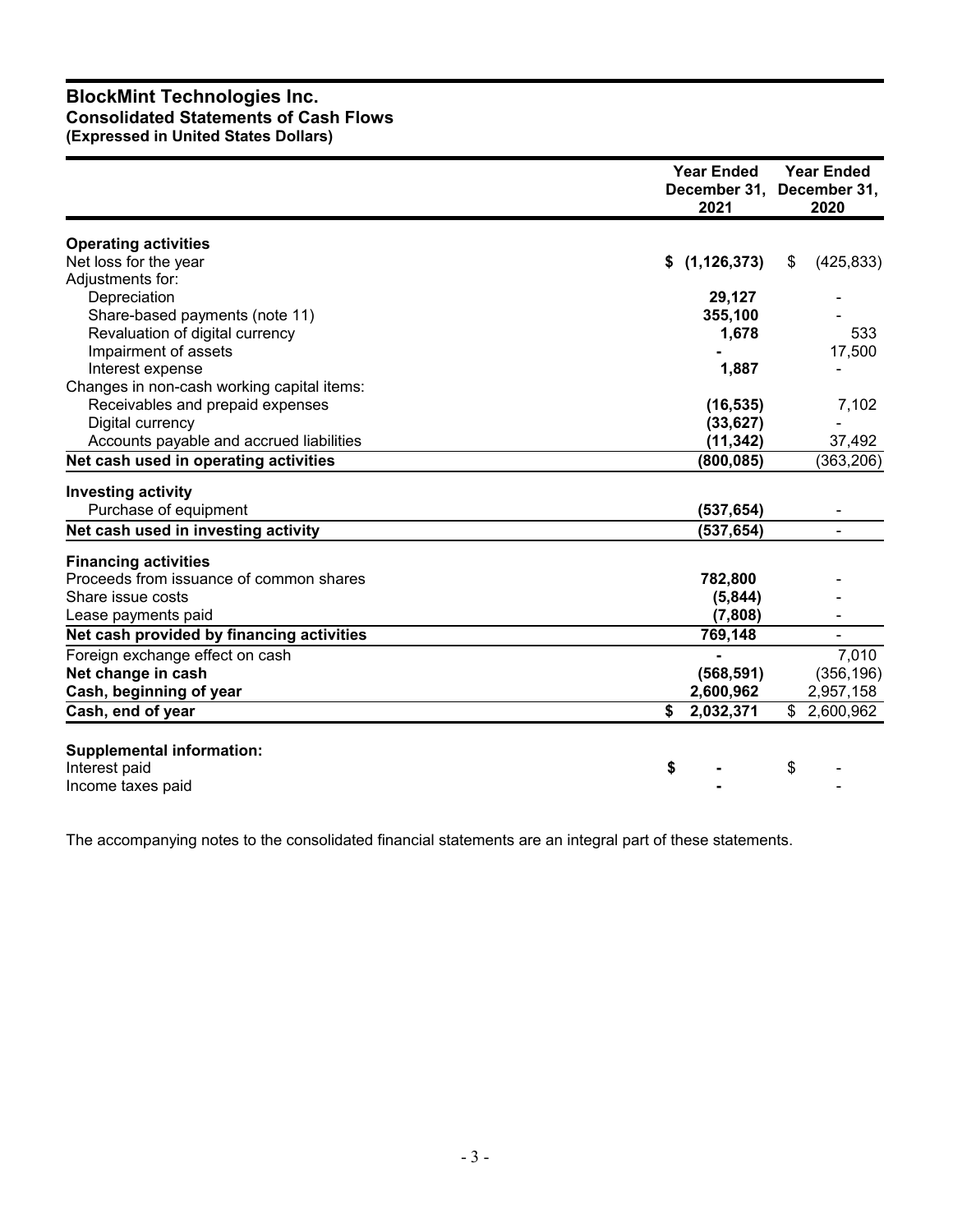# **BlockMint Technologies Inc. Consolidated Statements of Changes in Equity (Expressed in United States Dollars)**

|                            |              | <b>Share-based Foreign currency</b> |         |                          |                        |               |  |  |  |  |
|----------------------------|--------------|-------------------------------------|---------|--------------------------|------------------------|---------------|--|--|--|--|
|                            | <b>Share</b> | Warrant                             | payment | translation              |                        |               |  |  |  |  |
|                            | capital      | <b>reserve</b>                      | reserve | reserve                  | <b>Deficit</b>         | Total         |  |  |  |  |
| Balance, December 31, 2019 | 8,884,433    | $17,500$ \$                         | 30,300  | 6.485<br>S.              | $(5,976,367)$ \$<br>S. | 2,962,351     |  |  |  |  |
| Currency translation       |              |                                     |         | 7.010                    |                        | 7.010         |  |  |  |  |
| Net loss for the year      |              |                                     |         |                          | (425, 833)             | (425, 833)    |  |  |  |  |
| Balance, December 31, 2020 | 8,884,433    | 17,500                              | 30,300  | 13,495                   | (6,402,200)            | 2,543,528     |  |  |  |  |
| Private placement          | 808,726      |                                     |         | $\overline{\phantom{0}}$ |                        | 808,726       |  |  |  |  |
| Share issue costs          | (31, 770)    | $\overline{\phantom{0}}$            |         |                          |                        | (31, 770)     |  |  |  |  |
| Share-based compensation   |              |                                     | 355,100 | $\overline{\phantom{a}}$ |                        | 355,100       |  |  |  |  |
| Net loss for the year      |              |                                     |         |                          | (1, 126, 373)          | (1, 126, 373) |  |  |  |  |
| Balance, December 31, 2021 | 9,661,389    | 17,500                              | 385,400 | 13,495                   | $(7,528,573)$ \$<br>S. | 2,549,211     |  |  |  |  |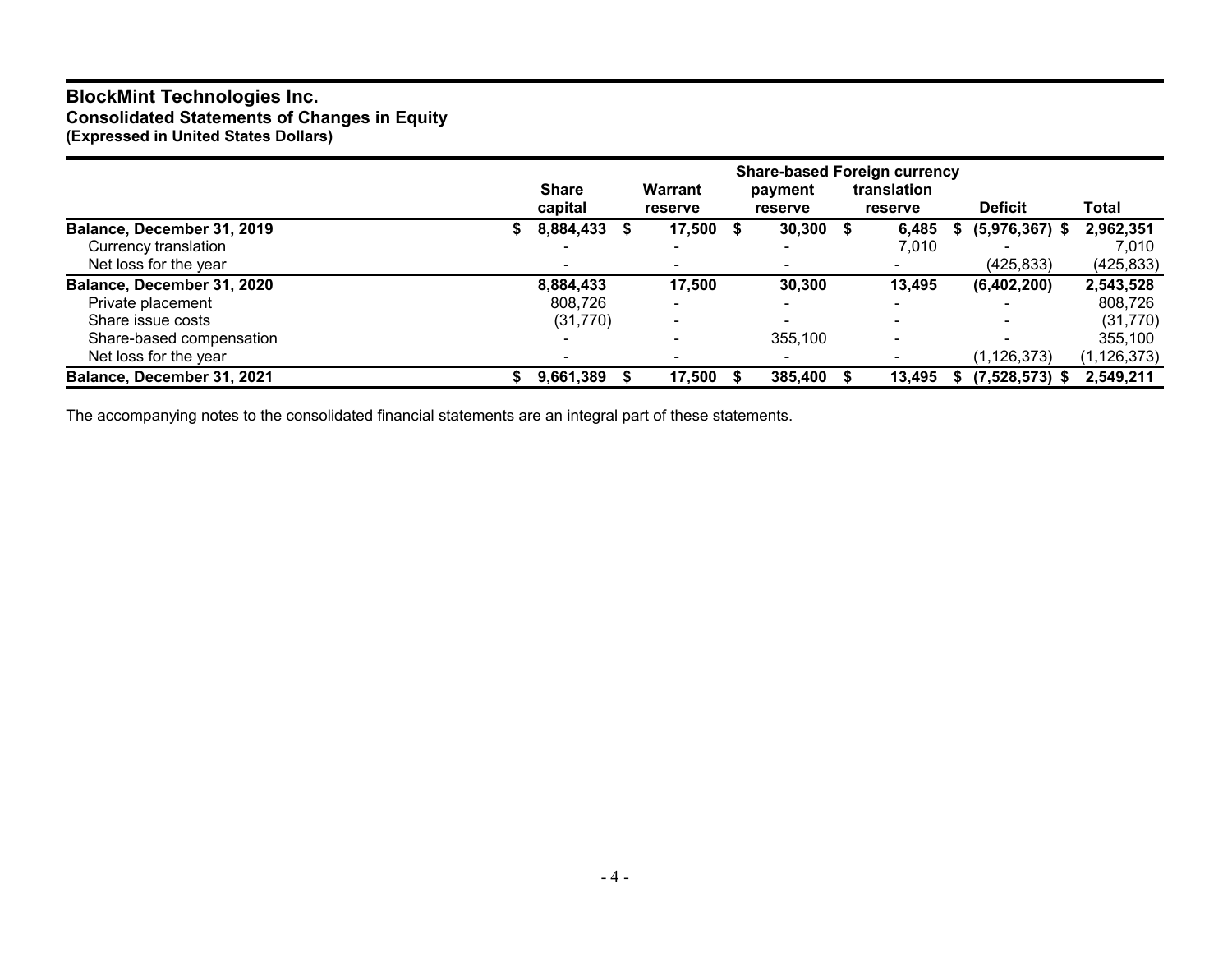## **1. Nature of operations and going concern**

BlockMint Technologies Inc. (the "Company") is a publicly traded company whose shares are listed on the TSX Venture Exchange (the "TSX-V") under the trading symbol BKMT. BlockMint (Canada) Technologies Inc. ("BlockMint-Canada"), a wholly owned subsidiary of the Company, was incorporated on December 22, 2017 pursuant to the British Columbia Business Corporations Act. BlockMint-Canada and its subsidiary, BlockMint (USA) Technologies Inc. ("BlockMint-USA") are in the business of developing distributed systems and networks that enable a more decentralized deployment of blockchain based applications such as cryptocurrency mining and since December 2021 the Company has been focused on cryptocurrency mining. BlockMint-USA was incorporated under the laws of the State of Delaware on March 6, 2018.

The Company's registered office address and principal place of business is located at 29<sup>th</sup> Floor, 595 Burrard Street, Vancouver, British Columbia, V7X 1J5.

## **Going concern**

The Company incurred a net loss for the year ended December 31, 2021 of \$1,126,373 (year ended December 31, 2020 - \$425,833) and had an accumulated deficit of \$7,528,573 at December 31, 2021 (December 31, 2020 - \$6,402,200). These conditions indicate a material uncertainty that may cast significant doubt on the Company's ability to continue as a going concern. As at December 31, 2021, the Company had a working capital of \$1,925,263 (December 31, 2020 - \$2,543,528).

During the first quarter of 2020, there was a global outbreak of a novel coronavirus identified as "COVID-19". On March 11, 2020, the World Health Organization declared a global pandemic. In order to combat the spread of COVID-19, governments worldwide have enacted emergency measures including travel bans, legally enforced or self-imposed quarantine periods, social distancing and business and organization closures. These measures have caused material disruptions to businesses, governments and other organizations resulting in an economic slowdown and increased volatility in national and global equity and commodity markets.

Central banks and governments, including Canadian federal and provincial governments, have reacted with significant monetary and fiscal interventions designed to stabilize economic conditions. The duration and impact of the COVID-19 outbreak is unknown at this time, as is the efficacy of any interventions. It is not possible to reliably estimate the length and severity of these developments and the impact on the financial results and condition of the Company and its operations in future periods. However, currently COVID-19 has not had a significant impact on the Company's operations and access to financial markets.

These consolidated financial statements have been prepared on a going concern basis, which presumes realization of assets and discharge of liabilities in the normal course of business for the foreseeable future. Accordingly they do not give effect to adjustments that would be necessary should the Company be unable to continue as a going concern and therefore be required to realize its assets and discharge its liabilities in other than the normal course of business and at amounts different from those presented in these consolidated financial statements.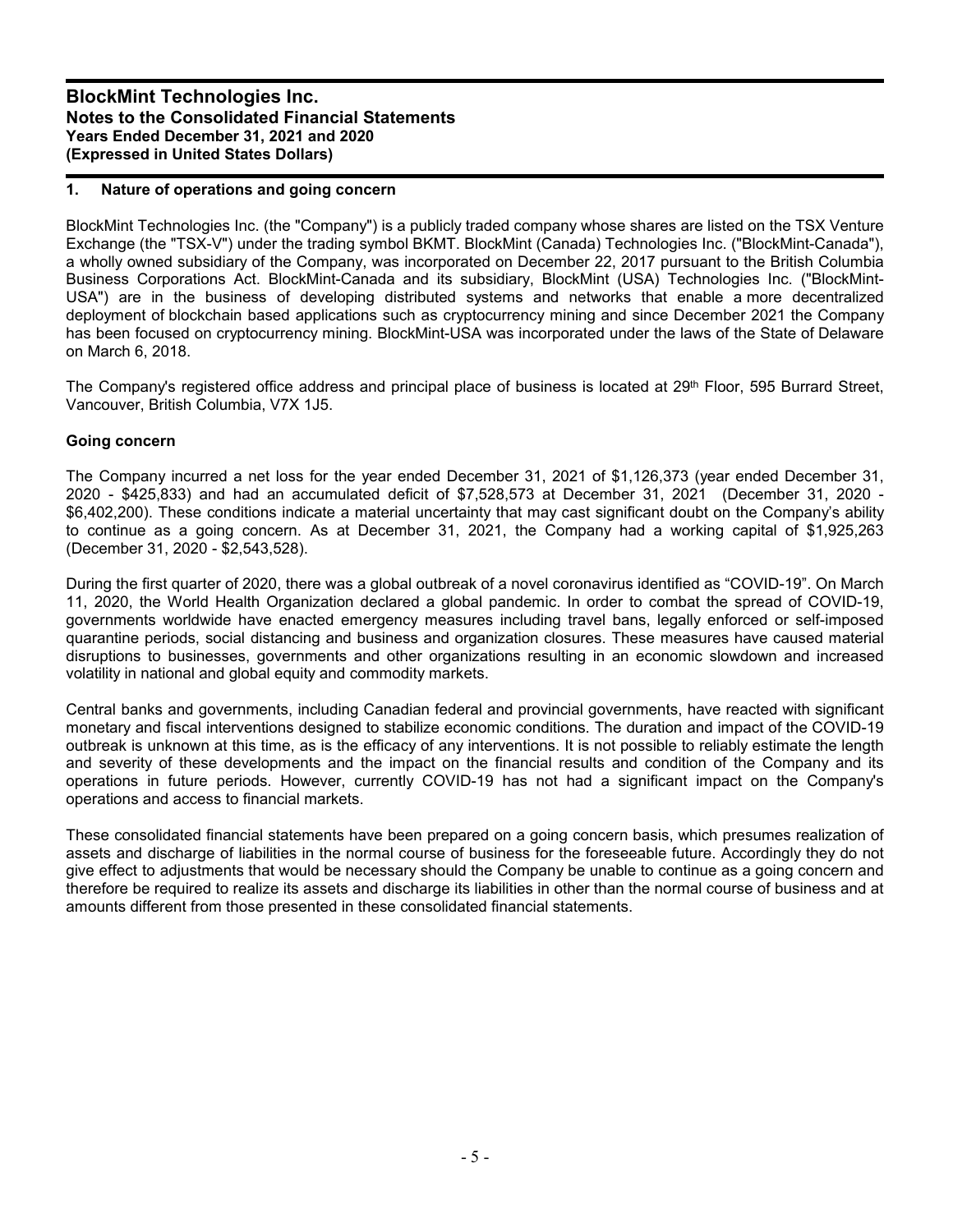## **2. Basis of presentation**

These consolidated financial statements are prepared by the Company in accordance with International Financial Reporting Standards ("IFRS") as issued by the International Accounting Standards Board ("IASB"). These consolidated financial statements have been prepared using the accrual basis of accounting, except for cash flow information. Furthermore, these consolidated financial statements are presented in United States dollars ("USD") which is the functional currency of the Company and its wholly owned subsidiaries.

These consolidated financial statements were approved for issuance by the Board of Directors on May 2, 2022.

## **3. Significant accounting policies**

#### **Basis of measurement**

The consolidated financial statements have been prepared on a historical cost basis except for (i) certain financial instruments measured at fair value through profit or loss or other comprehensive income and (ii) digital currency which is measured at fair value less costs to sell.

#### **Basis of consolidation**

#### **Subsidiaries**

Subsidiaries are entities controlled by the Company. The financial statements of subsidiaries are included in the consolidated financial statements from the date that control commences until the date that control ceases. The accounting policies of subsidiaries are aligned with the policies adopted by the Company. The Company has two wholly owned subsidiaries, BlockMint Canada, incorporated under the laws of British Columbia, and, BlockMint-USA, incorporated under the laws of the State of Delaware.

#### Transactions eliminated upon consolidation

Intra-group balances and transactions, and any unrealized income and expenses arising from intra-group transactions, are eliminated in preparing the consolidated financial statements.

#### **Foreign currency translation**

Transactions in currencies other than the Company's functional currency are recorded at exchange rates prevailing on the dates of the transactions. At the end of each reporting period, the monetary assets and liabilities of the Company that are denominated in foreign currencies are translated at the rate of exchange at the date of the consolidated statement of financial position while non-monetary assets and liabilities are translated at historical rates. Revenues and expenses are translated at the exchange rates approximating those in effect on the date of the transactions. Exchange gains and losses arising on translation are included in profit or loss.

For consolidation purposes, the assets and liabilities of entities in the Company that have a functional currency different from the Company's functional currency, are translated to the Company's functional currency using the exchange rate prevailing at the financial position date. The income and expenses of foreign operations are translated to the presentation currency using the average rates of exchange during the year. All resulting exchange differences are recognized directly in other comprehensive income.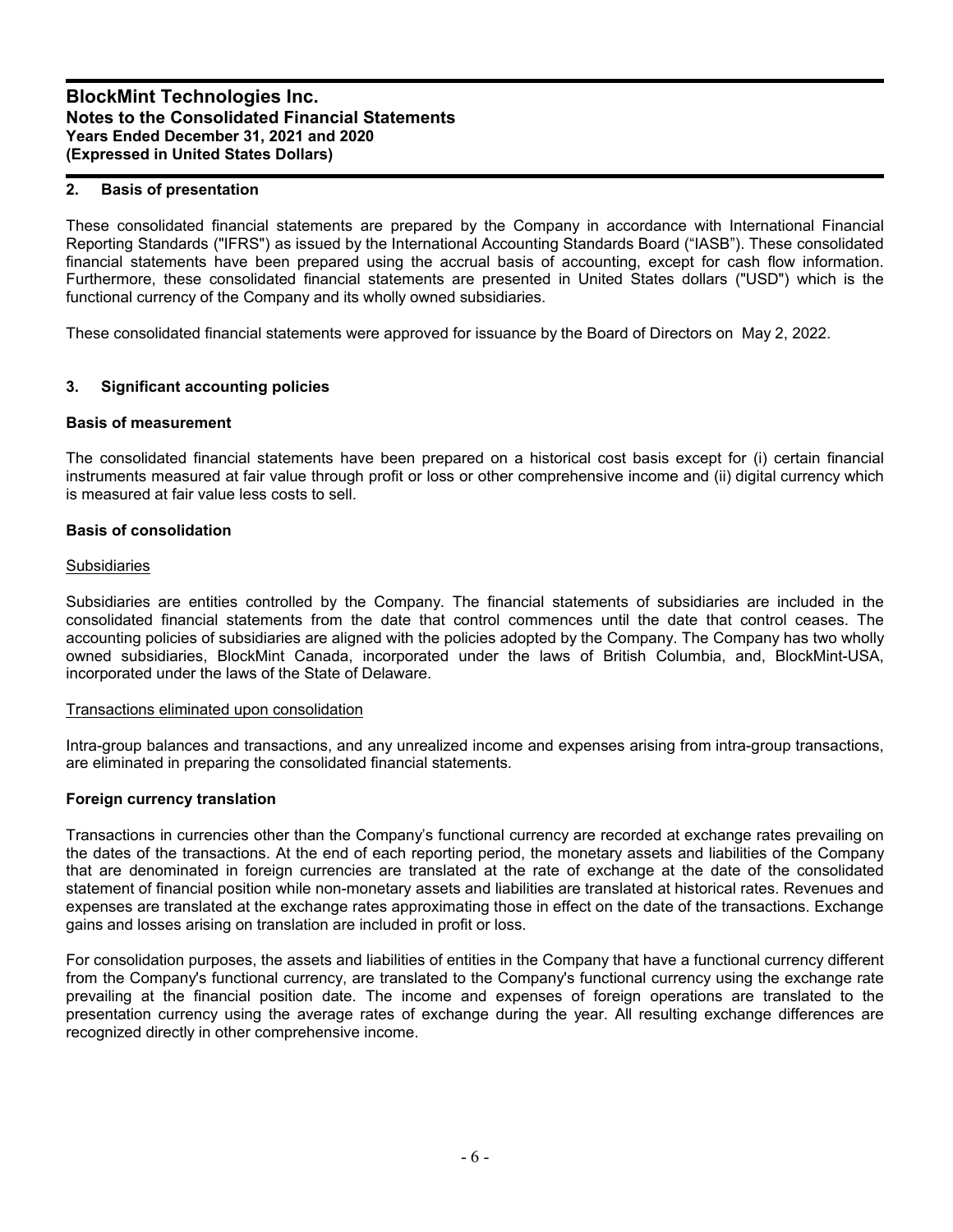## **3. Significant accounting policies (continued)**

#### **Revenue recognition**

The Company recognizes revenue from the provision of transaction verification services within digital asset networks, commonly described as "crypto currency mining". As non-cash consideration for these services, the Company receives digital assets from each specific cryptocurrency mining pool in which it participates. Revenue is measured based on the fair value of the digital assets received. The fair value is determined using the quoted price of the digital assets on the date of receipt. Management has exercised significant judgment in determining the completion stage for this revenue stream and examined various factors surrounding the nature of the Company's operations, and determined the stage of completion being the completion and addition of a block to a blockchain.

## **Financial instruments**

#### **Recognition**

The Company recognizes a financial asset or financial liability on the consolidated statement of financial position when it becomes party to the contractual provisions of the financial instrument. Financial assets are initially measured at fair value, and are derecognized either when the Company has transferred substantially all the risks and rewards of ownership of the financial asset, or when cash flows expire. Financial liabilities are initially measured at fair value and are derecognized when the obligation specified in the contract is discharged, cancelled or expired.

A write-off of a financial asset (or a portion thereof) constitutes a derecognition event. Write-off occurs when the Company has no reasonable expectations of recovering the contractual cash flows of a financial asset.

#### Classification and Measurement

The Company determines the classification of its financial instruments at initial recognition. Financial assets and financial liabilities are classified according to the following measurement categories:

- those to be measured subsequently at fair value, either through profit or loss ("FVTPL") or through other comprehensive income ("FVTOCI"); and,
- $\bullet$  those to be measured subsequently at amortized cost.

The classification and measurement of financial assets after initial recognition at fair value depends on the business model for managing the financial asset and the contractual terms of the cash flows. Financial assets that are held within a business model whose objective is to collect the contractual cash flows, and that have contractual cash flows that are solely payments of principal and interest on the principal outstanding, are measured at amortized cost at each subsequent reporting period. All other financial assets are measured at their fair values at each subsequent reporting period, with any changes recorded through profit or loss or through other comprehensive income (which designation is made as an irrevocable election at the time of recognition).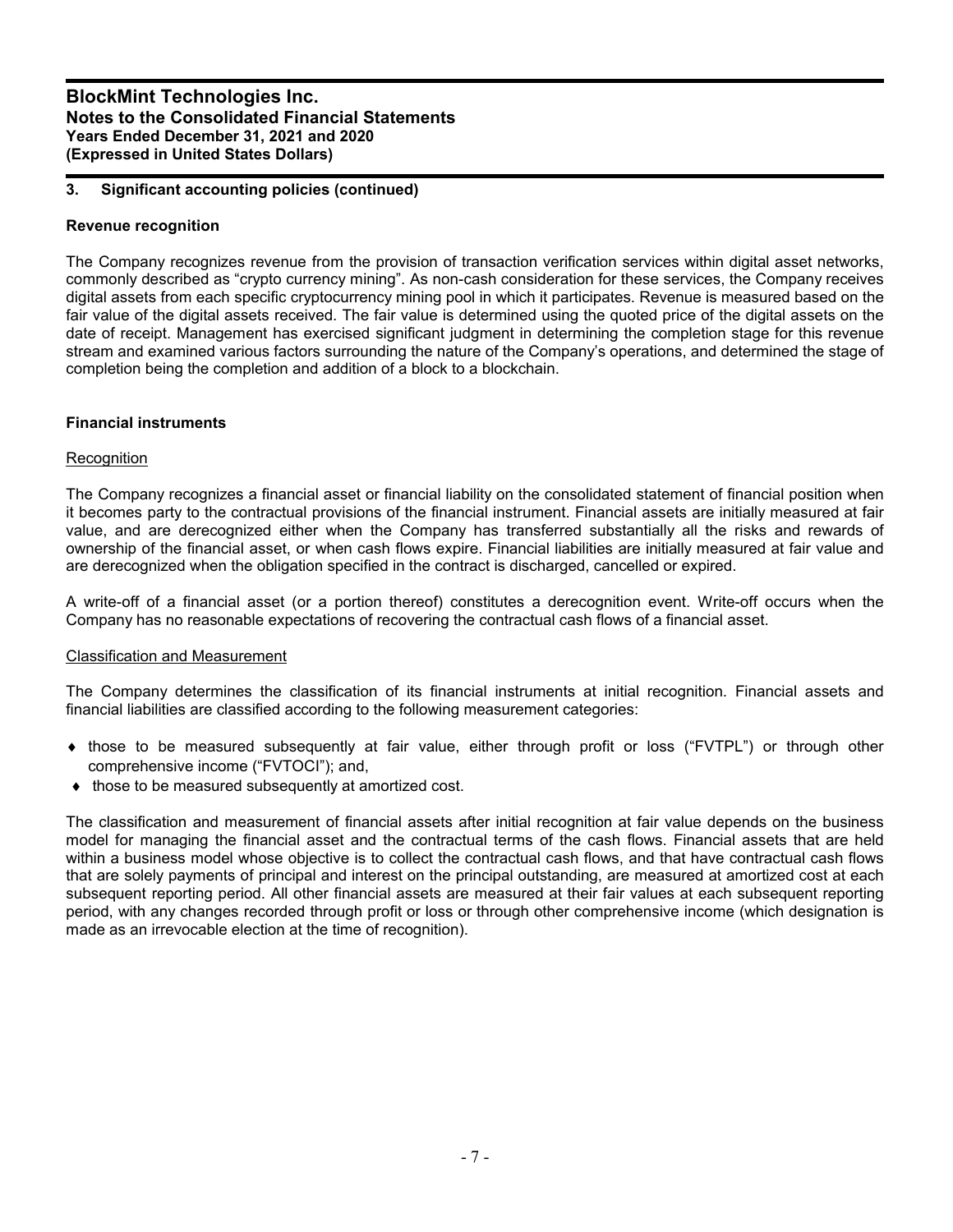# **3. Significant accounting policies (continued)**

## **Financial instruments (continued)**

#### Classification and Measurement (continued)

After initial recognition at fair value, financial liabilities are classified and measured at either:

- ◆ amortized cost;
- FVTPL, if the Company has made an irrevocable election at the time of recognition, or when required (for items such as instruments held for trading or derivatives); or,
- FVTOCI, when the change in fair value is attributable to changes in the Company's credit risk.

The Company reclassifies financial assets when and only when its business model for managing those assets changes. Financial liabilities are not reclassified.

Transaction costs that are directly attributable to the acquisition or issuance of a financial asset or financial liability subsequently measured at amortized cost or FVOCI are included in the fair value of the instrument on initial recognition. Transaction costs for financial instruments classified as FVTPL are expensed in profit or loss.

The Company's financial asset consists of cash, which is classified as subsequently measured at amortized cost. The Company's financial liabilities consist of accounts payable and accrued liabilities, which are classified and measured at amortized cost using the effective interest method. The effective interest rate is the rate that discounts estimated future cash payments through the expected life of the financial asset or liability, or where appropriate, a shorter period. Interest expense is reported in profit or loss.

The Company assesses all information available, including on a forward-looking basis the expected credit losses associated with any financial assets carried at amortized cost. The impairment methodology applied depends on whether there has been a significant increase in credit risk. To assess whether there is a significant increase in credit risk, the Company compares the risk of a default occurring on the asset as at the reporting date with the risk of default as at the date of initial recognition based on all information available, and reasonable and supportable forward-looking information.

## **Digital currency**

Digital currencies, consisting of cryptocurrency assets such as Bitcoin, are initially recognized at cost being the fair value of the digital currency received and are carried at fair value less costs to sell. At each reporting date, fair value changes are recognized as revaluation of digital currency in profit or loss. Gains or losses on sales or exchanges of digital currencies for traditional (fiat) currencies such the US dollar are recognized as a gain (loss) on disposition of digital currency in profit or loss. Fair value is measured using the quoted price on www.coinmarketcap.com.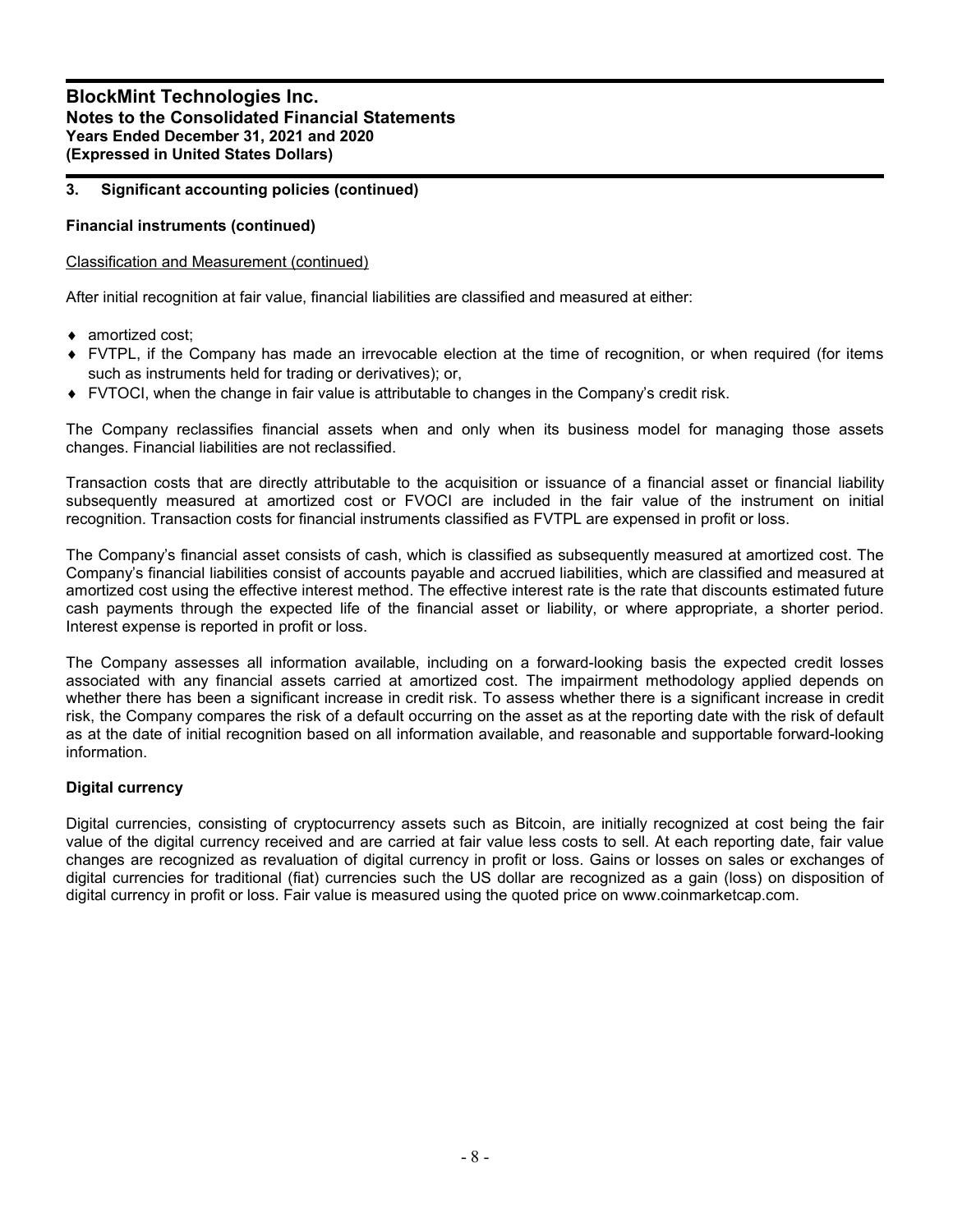## **3. Significant accounting policies (continued)**

## **Equipment**

Equipment is stated at cost, net of accumulated depreciation and/or accumulated impairment losses, if any. Such cost includes the cost of replacing component parts of the equipment and any expenditures required to make the equipment ready for use. Repairs and maintenance are charged to profit or loss as incurred. Expenditures that can be measured reliably and extend the estimated life of an asset such that it is probable that future economic benefits will flow to the Company are capitalized.

Depreciation is provided annually on assets over their estimated useful lives, as follows:

| Asset                     | Estimated useful life / Asset depreciation method |
|---------------------------|---------------------------------------------------|
| Computer mining equipment | 2 years straight-line                             |
| Furniture & equipment     | 3 years straight-line                             |

The assets' residual values, useful lives and methods of depreciation are reviewed at each fiscal year end and significant changes in any estimates are adjusted prospectively. Depreciation is recognized in profit or loss.

An item of equipment and any significant part initially recognized is derecognized upon disposal or when no future economic benefits are expected from its use or disposal. Any gain or loss arising on derecognition of the asset (calculated as the difference between the net disposal proceeds and the carrying amount of the asset) is included in profit or loss when the asset is derecognized.

#### **Intangible asset**

Intangible asset comprised of a Patent pending that was expected to be utilized in future operations of the Company, initially recorded at cost and subsequently carried at cost less accumulated amortization and accumulated impairment losses.

#### **Impairment of non-financial assets**

The Company determines at each reporting date whether there is an indication that an asset may be impaired. If any indication exists, the Company estimates the asset's recoverable amount. An asset's recoverable amount is the higher of an asset's fair value less costs of disposal and its value in use and is determined for an individual asset, unless the asset does not generate cash inflows that are largely independent of those from other assets or groups of assets. Where the carrying amount of an asset exceeds its recoverable amount, the asset is considered impaired and is written down to its recoverable amount.

In assessing value in use, the estimated future cash flows are discounted to their present value using a pre-tax discount rate that reflects current market assessments of the time value of money and the risks specific to the asset. In determining fair value less costs to sell, recent market transactions are taken into account, if available. If no such transactions can be identified, an appropriate valuation model is used. These calculations are corroborated for valuation multiples or other available fair value indicators. Impairment losses are recognized in profit or loss.

An assessment is made at each reporting date of whether there is any indication that previously recognized impairment losses may no longer exist or may have decreased. If an indication exists, the Company estimates the asset's recoverable amount. A previously recognized impairment loss is reversed only if there has been a change in the assumptions used to determine the asset's recoverable amount since the last impairment loss was recognized. The reversal is limited so that the carrying amount of the asset does not exceed its recoverable amount nor exceed the carrying amount that would have been determined, net of amortization, had no impairment loss been recognized for the asset in prior years. Such reversal is recognized in profit or loss.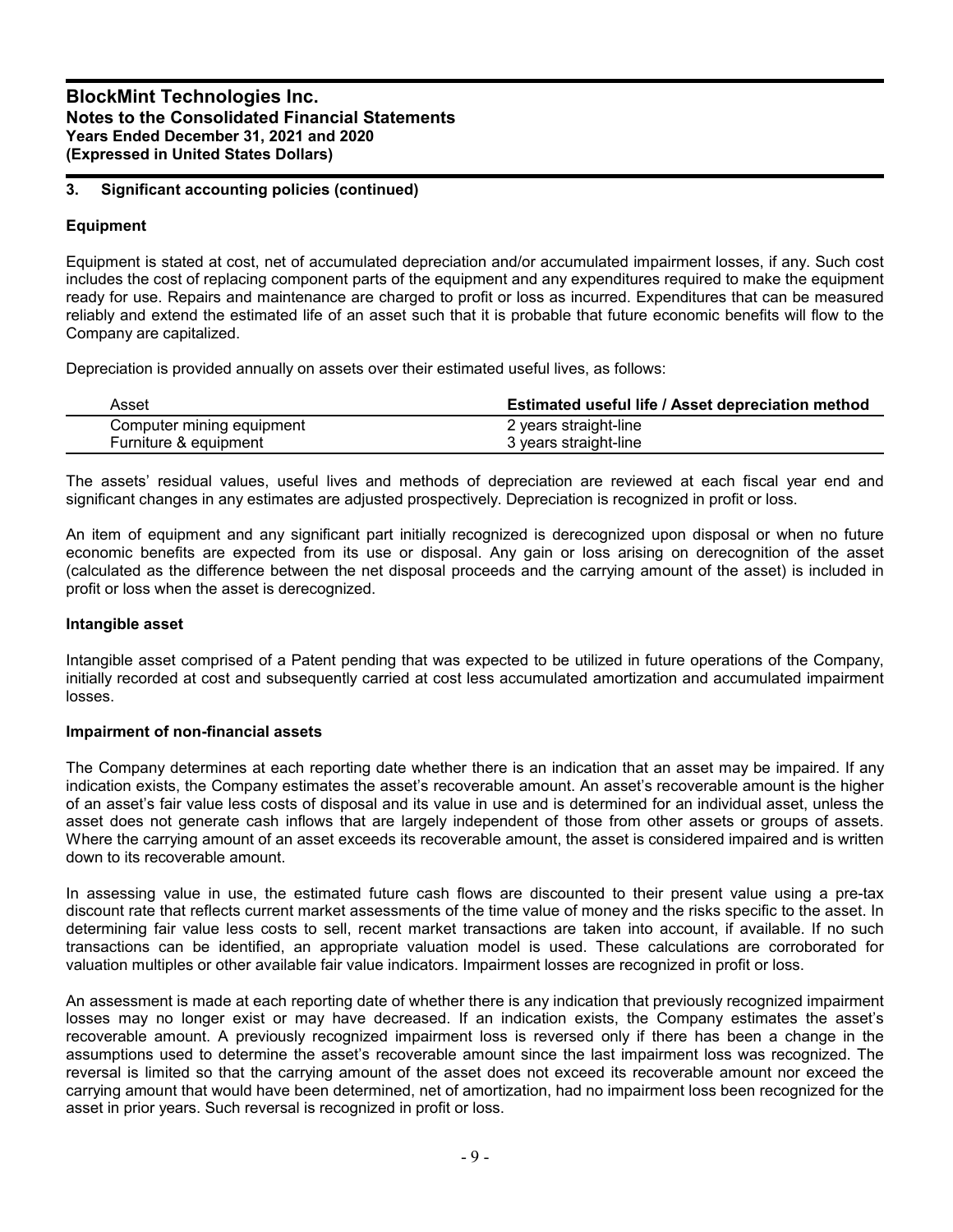## **3. Significant accounting policies (continued)**

#### **Leases**

#### Right-of-use assets

At the lease commencement date, the Company recognizes a right-of-use asset ("ROU asset") at an amount equal to the lease liability and adjusted to include any prepaid lease payments, less any incentives, plus initial direct costs incurred, and any costs of dismantling and restoring an asset to a specific condition. The ROU assets are depreciated over a period which is the earlier of the end of the asset's estimated useful life or the end of the lease term. Depreciation of ROU assets is included in profit or loss as cost of revenue and ROU assets are presented in the consolidated statement of financial position.

Under IFRS 16, ROU assets are tested for impairment in accordance with IAS 36, Impairment of Assets.

#### Lease liability

The lease liability is initially measured as the present value of the future payments discounted using the rate of interest implicit in the lease. However, if that rate is not readily determinable, the entity's incremental borrowing rate ("IBR") is to be used. An entity's IBR is the rate the Company would have to pay for similar assets at similar locations over a similar term. Interest charges are reported as interest expense in profit or loss and lease liability is reported as a separate line item in the consolidated statement of financial position.

#### **Income taxes**

Income tax on profit or loss for the periods presented comprises current and deferred tax. Income tax is recognized in profit or loss except to the extent that it relates to items recognized directly in equity, in which case it is recognized in equity.

#### Current income tax

Current income tax assets and liabilities are measured at the amount expected to be recovered from or paid to the taxation authorities. The tax rates and tax laws used to compute the amounts are those that are enacted or substantively enacted at the reporting date in the countries where the Company operates and generates taxable income.

Management periodically evaluates positions taken in the tax returns with respect to situations in which applicable tax regulations are subject to interpretation and establishes provisions where appropriate.

#### Deferred tax

Deferred tax is provided using the liability method on temporary differences at the reporting date between the tax basis of assets and liabilities and their carrying amounts for financial reporting purposes.

The carrying amount of deferred tax assets is reviewed at each reporting date and reduced to the extent that it is no longer probable that sufficient taxable income will be available to allow all or part of the deferred tax assets to be utilized. Unrecognized deferred tax assets are reassessed at each reporting date and are recognized to the extent that it has become probable that future taxable income will allow the deferred tax asset to be recovered.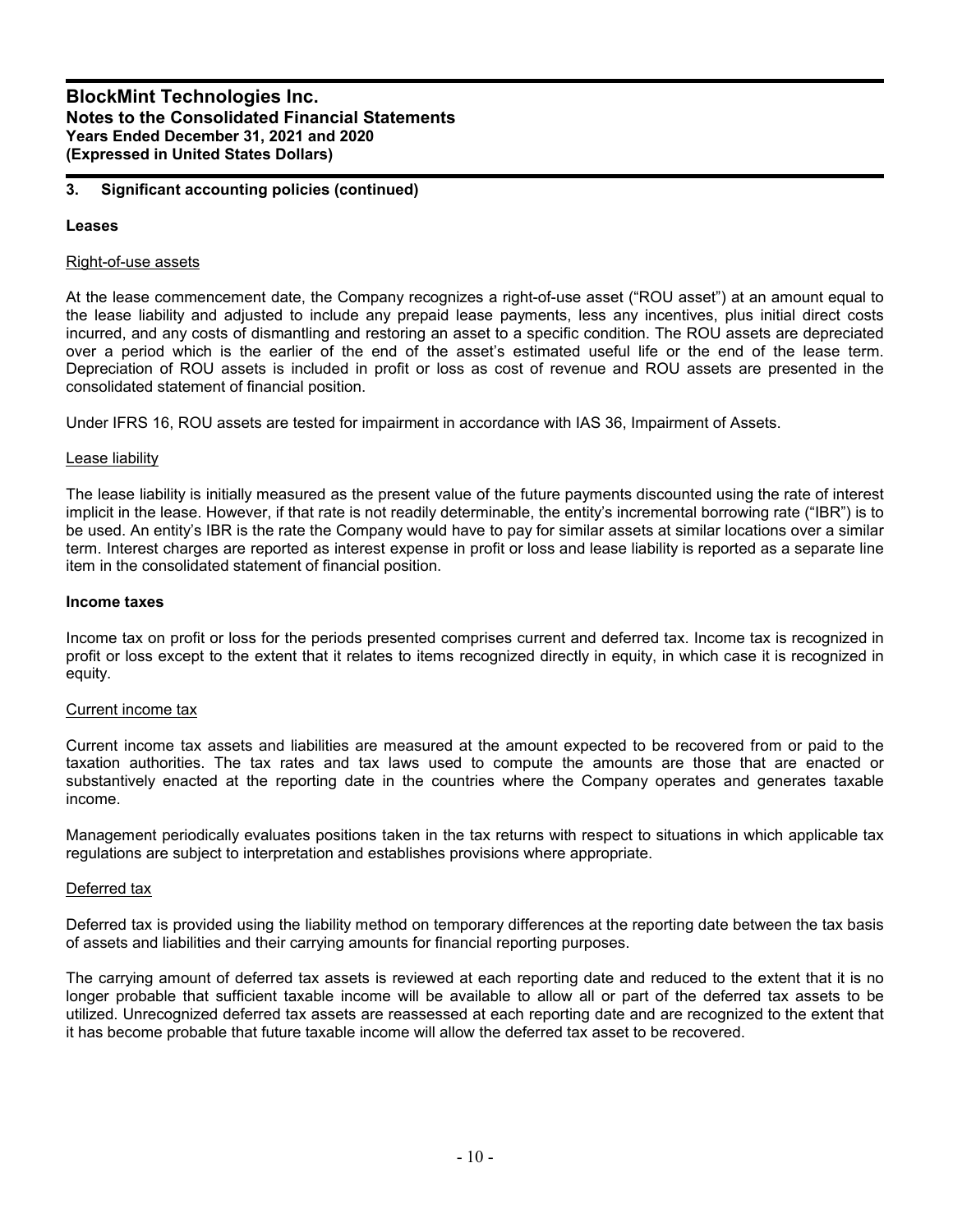## **3. Significant accounting policies (continued)**

#### **Income taxes (continued)**

#### Deferred tax (continued)

Deferred tax assets and liabilities are measured at the tax rates that are expected to apply in the period when the asset is realized or the liability is settled, based on tax rates and tax laws that have been enacted or substantively enacted at the reporting date.

Deferred tax assets and deferred tax liabilities are offset if a legally enforceable right exists to set off current tax assets against current income tax liabilities and the deferred taxes relate to the same taxable entity and the same taxation authority.

#### **Share capital**

Equity instruments are contracts that give a residual interest in the net assets of the Company. Equity instruments issued by the Company are classified as equity only to the extent that they do not meet the definition of a financial liability or financial asset. The Company's common shares and currently issued options and warrants are classified as equity instruments.

Incremental costs directly attributable to the issue of new shares are presented in equity as a deduction from the proceeds.

#### **Share-based transactions**

Expected volatility is estimated using the historical volatility for a comparable period.

#### Finders warrants

Finders warrants are issued as compensation related to a private placement offering for common shares. Finders warrants are measured at fair value by using the Black-Scholes option pricing model at the date of the offering and presented as a separate component of shareholders' equity. When the finders warrants are exercised, the proceeds received together with the related amount allocated as a separate component of shareholders' equity are allocated to share capital. If the finders warrants expire unexercised, the related amount separately allocated to shareholders' equity is allocated to deficit.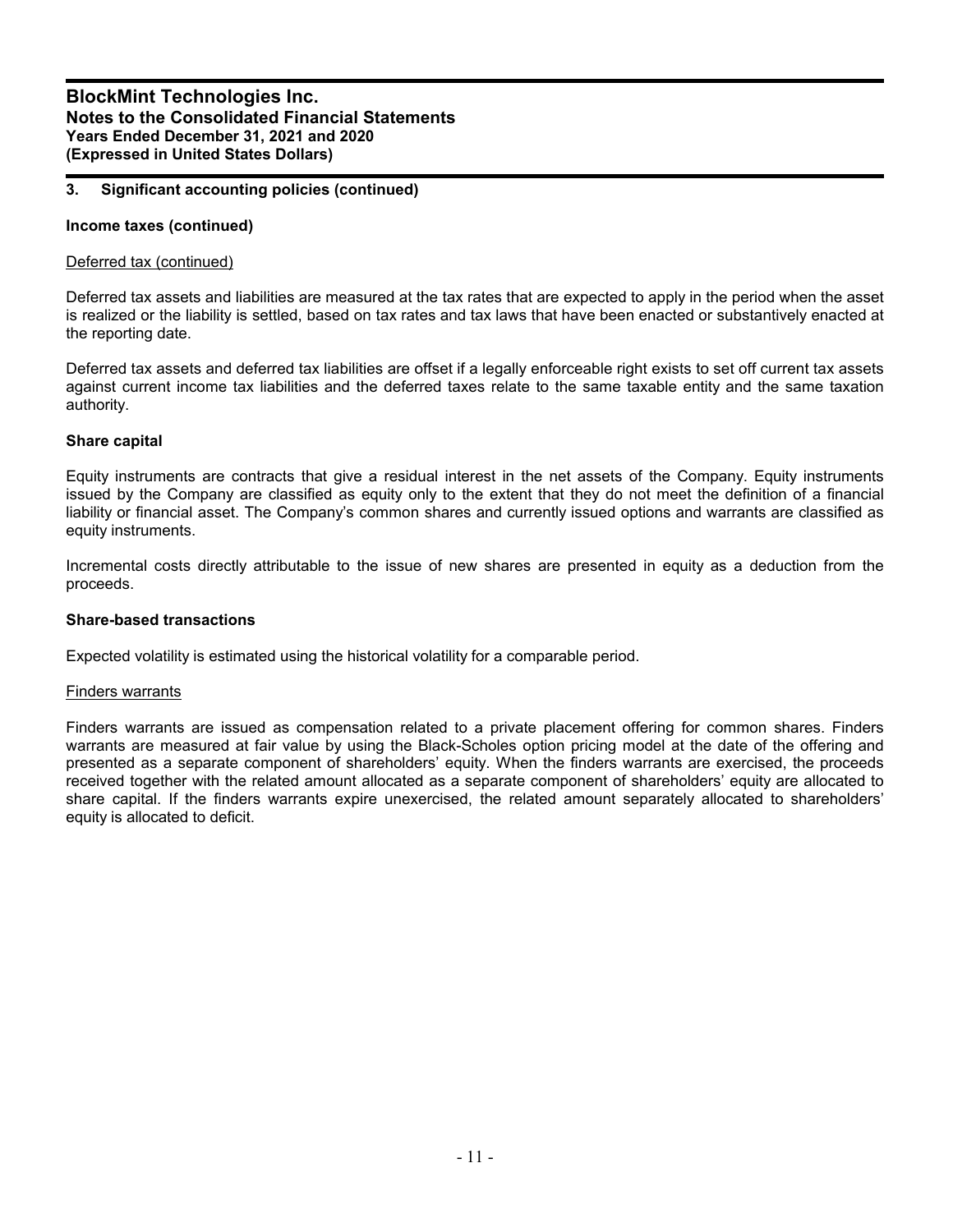## **3. Significant accounting policies (continued)**

## **Share-based transactions (continued)**

#### Share-based payments

The fair value of share options granted to employees is recognized as an expense in profit and loss over the vesting period with a corresponding increase in reserve for share-based payments. An individual is classified as an employee when the individual is an employee for legal or tax purposes (direct employee) or provides services similar to those performed by a direct employee, including directors of the Company. The fair value of the options granted is measured using the Black-Scholes option pricing model, taking into account the terms and conditions upon which the options were granted. At the end of each reporting period, the amount recognized as an expense is adjusted to reflect the actual number of share options that are expected to vest.

The fair value of share-based payments to non-employees are based on the fair value of the goods or services received. If the Company cannot estimate reliably the fair value of the goods or services received, the Company measures the value, and the corresponding increase in reserve for share-based payments, indirectly, by reference to the fair value of the equity instruments granted at the date the Company receives the goods or services.

The fair value of unexercised options and finders warrants is adjusted to deficit.

#### **Basic and diluted earnings (loss) per share**

Basic earnings (loss) per share is computed by dividing the net earnings (loss) applicable to common shares by the weighted average number of common shares outstanding for the relevant period.

Diluted earnings per share is computed by dividing the net earnings applicable to common shares by the sum of the weighted average number of common shares issued and outstanding and all additional common shares that would have been outstanding if potentially dilutive instruments were converted. During the years ended December 31, 2021 and 2020, the calculation of diluted loss per share did not include the effect of potentially dilutive instruments outstanding as they are anti-dilutive.

#### **Critical accounting estimates and judgments**

The preparation of the Company's consolidated financial statements requires management to make judgments, estimates and assumptions that affect the reported amounts of assets, liabilities, revenue and expenses, and the disclosure of contingent assets and contingent liabilities at the end of the reporting period. However, uncertainty about these assumptions and estimates could result in outcomes that require a material adjustment to the carrying amount of the asset or liability affected in future periods. The key assumptions concerning the future and other key sources of estimation uncertainty at the reporting date that have a significant risk of causing a material adjustment to the carrying amounts of assets and liabilities within the next fiscal year are described below. The Company based its assumptions and estimates on parameters available when the consolidated financial statements were prepared. Existing circumstances and assumptions about future developments, however, may change due to market changes or events arising beyond the control of the Company. Such changes are reflected in the assumptions when they occur.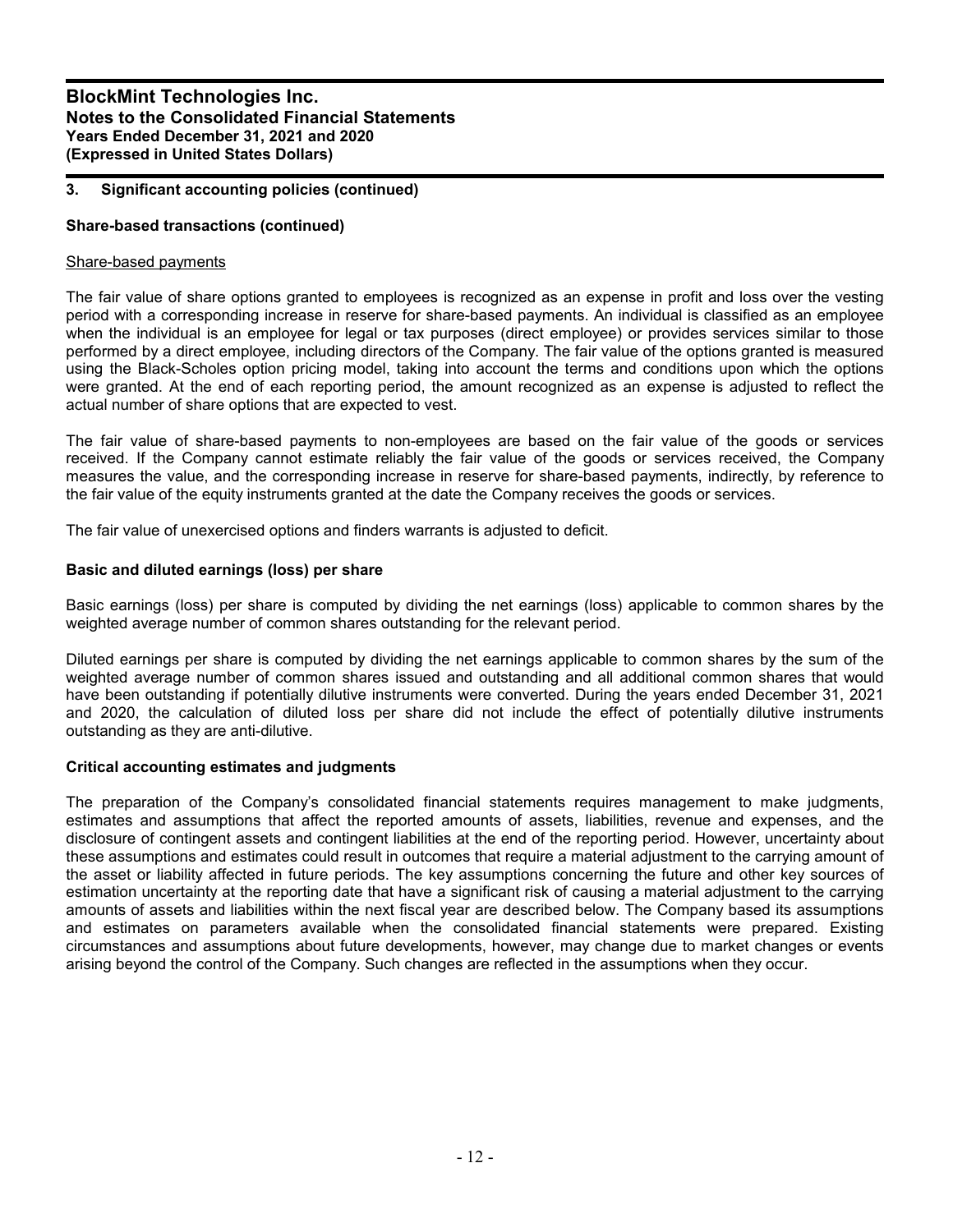# **3. Significant accounting policies (continued)**

#### **Critical accounting estimates and judgments (continued)**

#### **Judgments**

Information about critical judgments in applying accounting policies that have the most significant effect on the carrying amounts of assets and liabilities recognized in the consolidated financial statements within the next financial year are discussed below:

#### *Functional currency*

The determination of the functional currency of each entity is a key judgment based on the primary economic environment in which each entity of the Company operates. In determining the functional currency, management considers the currency that most faithfully represents the economic effects of events, conditions, future direction and investment opportunities.

#### *Revenue recognition*

There is currently no specific definitive guidance in IFRS nor other standard-setting bodies that use a similar conceptual framework to develop accounting standards for the accounting for the production and mining of digital assets, and therefore management has exercised significant judgment in determining appropriate accounting treatment for the recognition of revenue. In the event authoritative guidance is enacted by the IASB, the Company may be required to change its policies which could result in a change in the Company's financial position and financial performance.

#### **Estimates**

The effect of a change in an accounting estimate is recognized prospectively by including it in profit or loss in the year of the change, if the change affects that year only, or in the year of the change and future years, if the change affects both.

The estimates and assumptions that have a significant risk of causing material adjustment to the carrying amounts of assets and liabilities within the next financial year are discussed below:

#### *Useful life of computer and mining equipment*

Management is depreciating mining equipment using a straight-line basis, with a useful life of 2 years. The mining equipment is used to generate Bitcoin. The rate at which the Company generates digital assets and, therefore, consumes the economic benefits of its mining equipment are influenced by several factors including, but not limited to, the following:

- The complexity of the mining process which is driven by the algorithms contained within the digital assets opensource software; and
- Technological obsolescence reflecting rapid development in the mining machines such that more recently developed hardware is more economically efficient to run in terms of digital assets mined as a function of operating costs, primarily power costs (i.e., the speed of mining machines evolution in the industry) is such that later mining machine models generally have faster processing capacity combined with lower operating costs and a lower cost of purchase.

Based on the Company and the industry's limited history to date, management is limited by the market data available. Furthermore, the data available also includes data derived from the use of economic modelling to forecast future digital assets and the assumptions included in such forecasts, including digital asset's price and network difficulty, and derived from management's assumptions which are inherently judgmental. Based on current data available, management has determined that the straight-line method of depreciation best reflects the current expected useful life of mining equipment. Management will review their estimates at each reporting date and will revise such estimates as and when data become available. Management will review the appropriateness of its assumption related to residual value at each reporting date.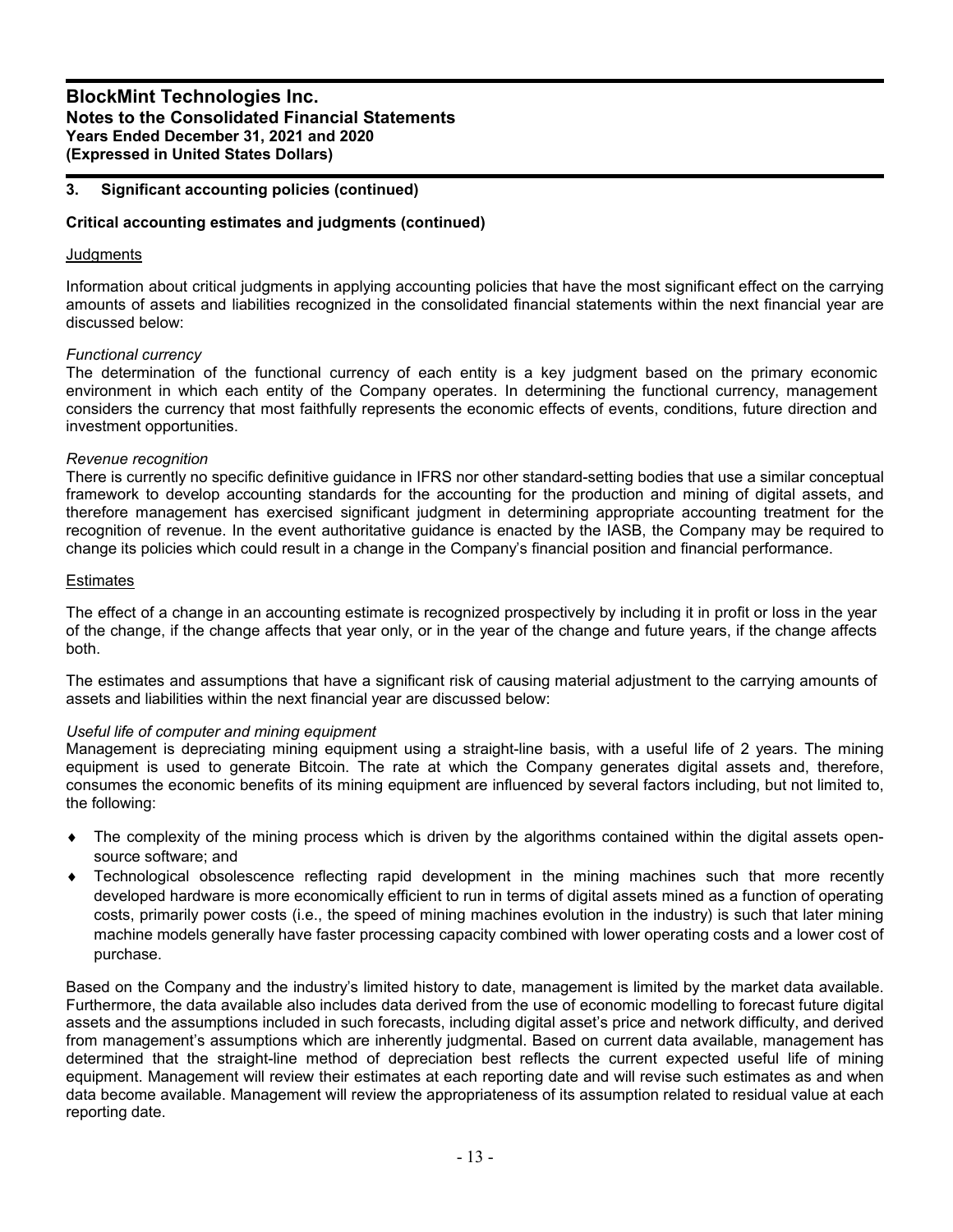## **3. Significant accounting policies (continued)**

#### **Critical accounting estimates and judgments (continued)**

#### Estimates (continued)

#### *Share-based payments and non-monetary transactions*

Estimating fair value for share based payments and granted stock options and warrants requires determining the most appropriate valuation model which is dependent on the terms and conditions of the issuance. These estimates also require determining the most appropriate inputs to the valuation model, including the expected life of the option or warrant, volatility, dividend yield, and rate of forfeitures and making assumptions about them.

#### *Fair value measurement of digital currency*

Digital currency is measured at fair value using the quoted price on www.coinmarketcap.com. Management considers this fair value to be a Level 2 input under IFRS 13 *Fair Value Measurement* fair value hierarchy as the price on this source represents an average of quoted prices on multiple digital currency exchanges. The Company is relying on the data available at www.coinmarketcap.com to be an accurate representation of the closing price for the digital currency.

#### **Changes in accounting policies**

#### New accounting policy adopted

Certain pronouncements were issued by the IASB or the IFRIC that are mandatory for accounting periods commencing on or after January 1, 2021. New accounting policies are not applicable or do not have a significant impact to the Company and have been excluded.

#### New standards not yet adopted and interpretations issued but not yet effective

Certain pronouncements were issued by the IASB or the IFRIC that are mandatory for accounting periods commencing on or after January 1, 2022. Many are not applicable or do not have a significant impact to the Company and have been excluded.

#### *IFRS 3, Business Combinations ("IFRS 3")*

Amendments to IFRS 3 "Business Combinations" were issued in May 2020, and are effective on or after January 1, 2022, with earlier application permitted. The amendments update references within IFRS 3 to the 2018 Conceptual Framework and require that the principles in IAS 37 "Provisions, Contingent Liabilities and Contingent Assets" be used to identify liabilities and contingent assets arising from a business combination. Adoption of these amendments did not have a significant impact on the Company's consolidated financial statements.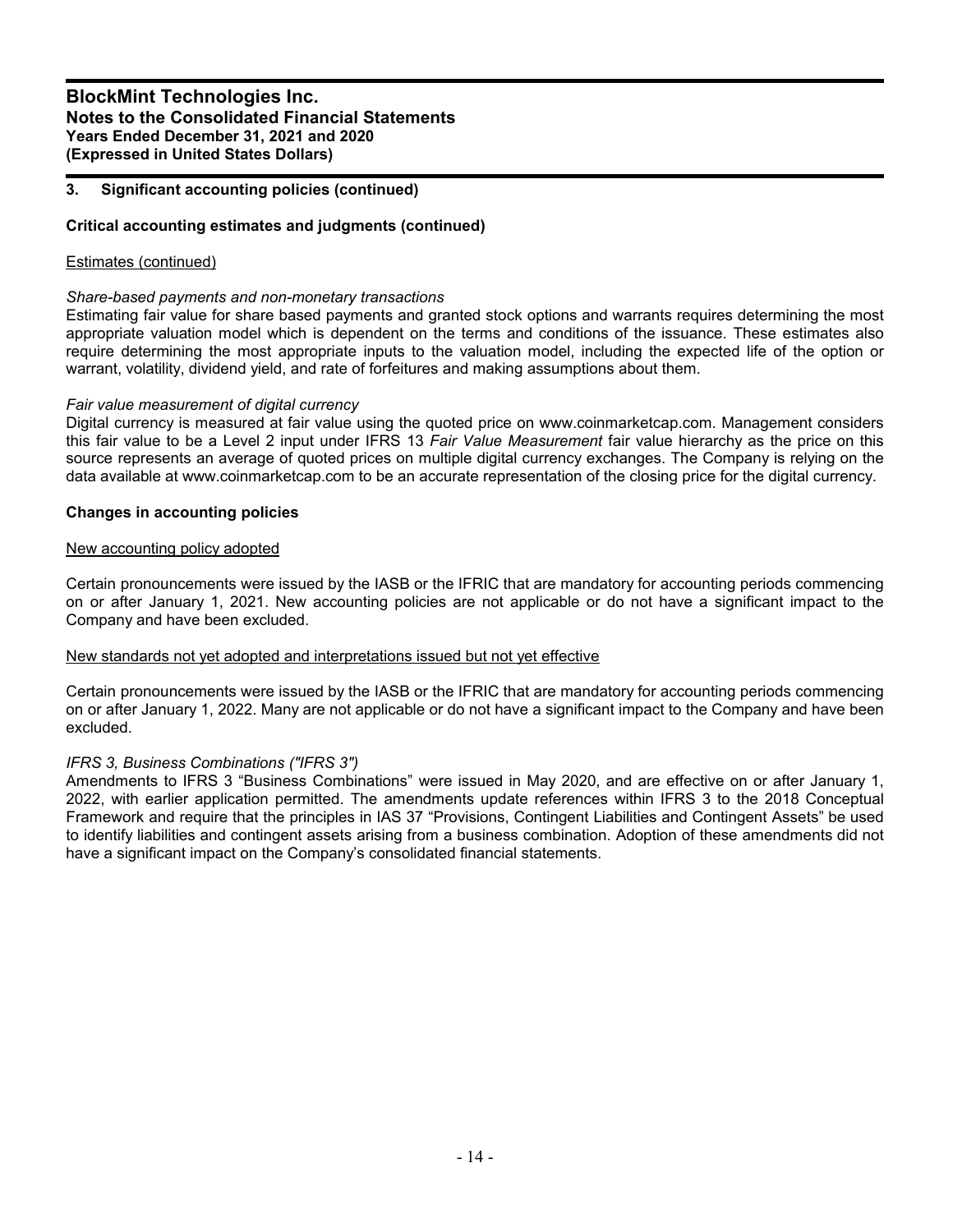## **4. Capital management**

The Company manages its capital with the following objectives:

- to ensure sufficient financial flexibility to achieve the ongoing business objectives including funding of future growth opportunities; and
- $\bullet$  to maximize shareholder return through enhancing the share value.

The Company monitors its capital structure and makes adjustments according to market conditions in an effort to meet its objectives given the current outlook of the business and financial markets in general. The Company may manage its capital structure by issuing new shares, debt financing or adjusting spending. The capital structure is reviewed by management and the Board of Directors on an ongoing basis.

The Company considers its capital structure to consist of equity, which at December 31, 2021 totaled \$2,549,211 (December 31, 2020 - \$2,543,528). The Company reviews its working capital and forecasts its future cash flows based on operating expenditures and investing and financing activities.

## **5. Financial instruments and fair value risk management**

#### Fair value hierarchy

IFRS 13 establishes a fair value hierarchy that prioritizes the inputs to valuation techniques used to measure fair value as follows:

- $\bullet$  Level 1 Value based on unadjusted quoted prices in active markets for identical assets or liabilities;
- $\bullet$  Level 2 Valuation techniques based on inputs other than quoted prices that are observable for assets or liabilities, either directly (ie. as prices) or indirectly (i.e. derived from prices); and
- Level 3 Valuation techniques using inputs for assets or liabilities that are not based on observable market data (unobservable inputs).

The Company's cash and accounts payable and accrued liabilities are classified and measured at amortized cost, which due to the short-term to maturity of these financial instruments, approximates their fair values.

The Company is exposed through its operations to the following financial risks:

- ◆ Market Risk
- Liquidity Risk
- ◆ Credit Risk

#### Market risk

Market risk is the risk that the fair value of future cash flows of a financial instrument will fluctuate because of changes in market prices. Market risk is comprised of three types of risk: currency risk, interest rate risk, and other price risk. It is management's opinion that the Company is not exposed to significant other price risk.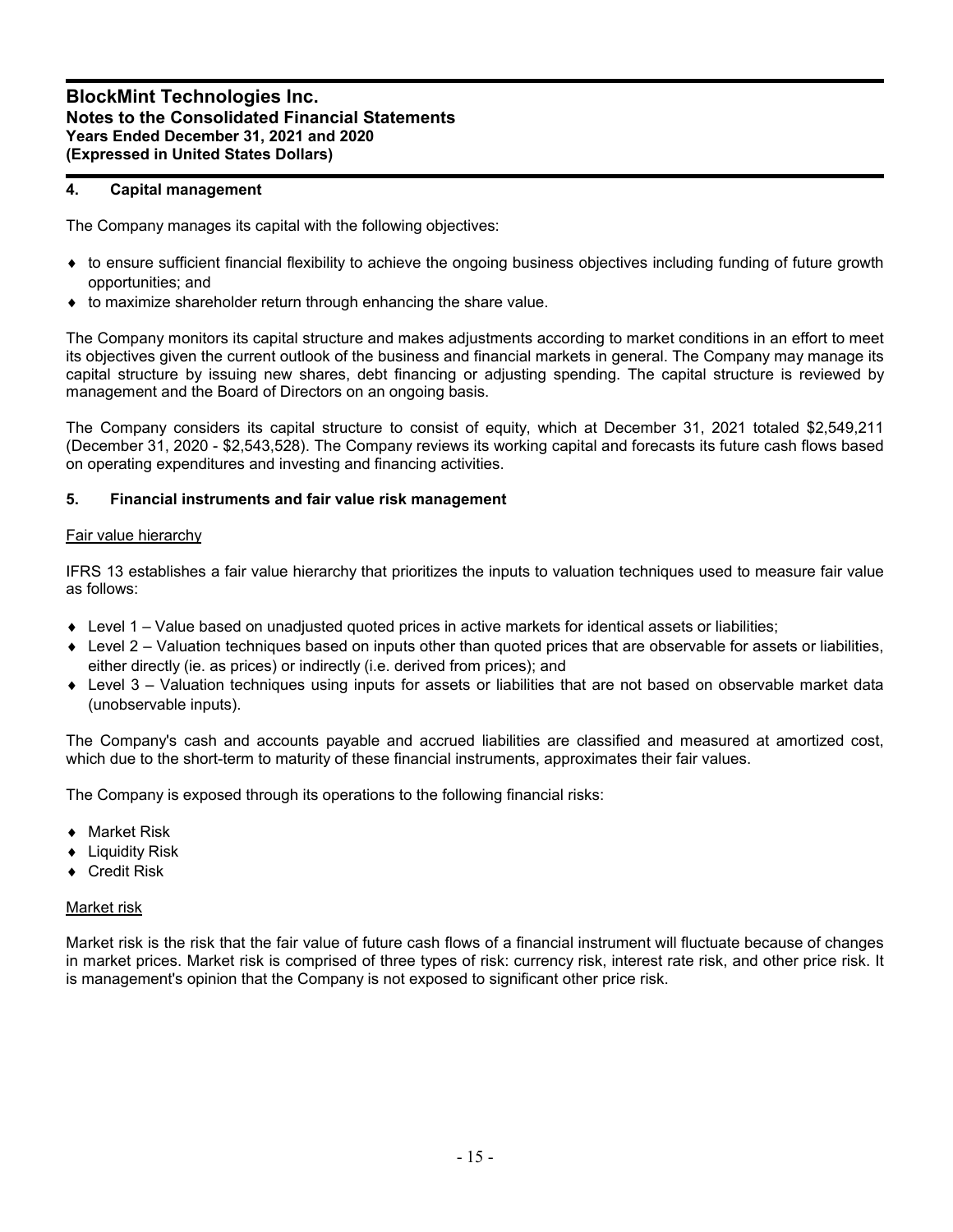## **5. Financial instruments and risk management (continued)**

#### Market risk (continued)

#### *Currency risk*

L,

As at December 31, 2021, a portion of the Company's financial instruments are held in Canadian dollars (CAD). The Company's objective in managing its currency risk is to minimize its net exposure to foreign currency cash flows by transacting, to the greatest extent possible, with third parties in USD. The Company does not currently use foreign exchange contracts to hedge its exposure of its foreign currency cash flows as management has determined that this risk is not significant at this point in time. The following CAD amounts are presented in USD to demonstrate the effect on profit or loss of changes in foreign exchange rates:

|                                                            | December 31, 2021 December 31, 2020 |      |           |
|------------------------------------------------------------|-------------------------------------|------|-----------|
| Cash held in CAD                                           | 828,413                             | - \$ | 258,196   |
| Cash value in USD                                          | 653,452                             |      | 202.787   |
| Accounts receivable and other receivables in CAD           | 11,714                              |      | 4.399     |
| Accounts receivable and other receivables in USD           | 9.240                               |      | 3.455     |
| Accounts payable and accrued liabilities in CAD            | (12, 836)                           |      | (49, 281) |
| Accounts payable and accrued liabilities in USD            | (10, 125)                           |      | (38, 705) |
| Effect of +/- 10% change in exchange rate is approximately | 64.333                              |      | 16,408    |

#### *Interest rate risk*

Interest rate risk is the risk that fair values or future cash flows will fluctuate as a result of changes in market interest rates. The Company does not have any interest bearing borrowings. Interest rate risk is limited to potential decreases on the interest rate offered on cash held with chartered financial institutions. Sensitivity to a plus or minus 1% change in the interest rates would have no significant impact on profit or loss.

#### Liquidity risk

Liquidity risk is the risk that the Company will encounter difficulty in meeting its financial obligations as they become due. The Company's objective is to ensure that it will have sufficient cash to allow it to meet its liabilities when they become due without incurring significant losses or risking damage to the Company's reputation. Managing liquidity is affected by the degree of certainty in cash flow projections.

At December 31, 2021, the Company had a cash balance of \$2,032,371 and current liabilities of \$160,047. The Company currently settles its financial obligations out of cash. The ability to do this relies on the Company commencing profitable operations and / or raising additional equity in excess of anticipated cash needs.

The following is a summary of the Company's material contractual obligations (representing undiscounted contractual cash flows):

|                                          | Due within |           |  |         |  |                          |  |                     |  |         |
|------------------------------------------|------------|-----------|--|---------|--|--------------------------|--|---------------------|--|---------|
|                                          |            | 1 vear    |  | 2 Years |  | 3 Years                  |  | <b>Over 4 Years</b> |  | Total   |
| Accounts payable and accrued liabilities |            | 50.547 \$ |  | $\sim$  |  | $\sim$                   |  | $\sim$              |  | 50.547  |
| ∟ease liability                          |            | 129.000   |  | 53.750  |  | $\overline{\phantom{0}}$ |  | -                   |  | 182.750 |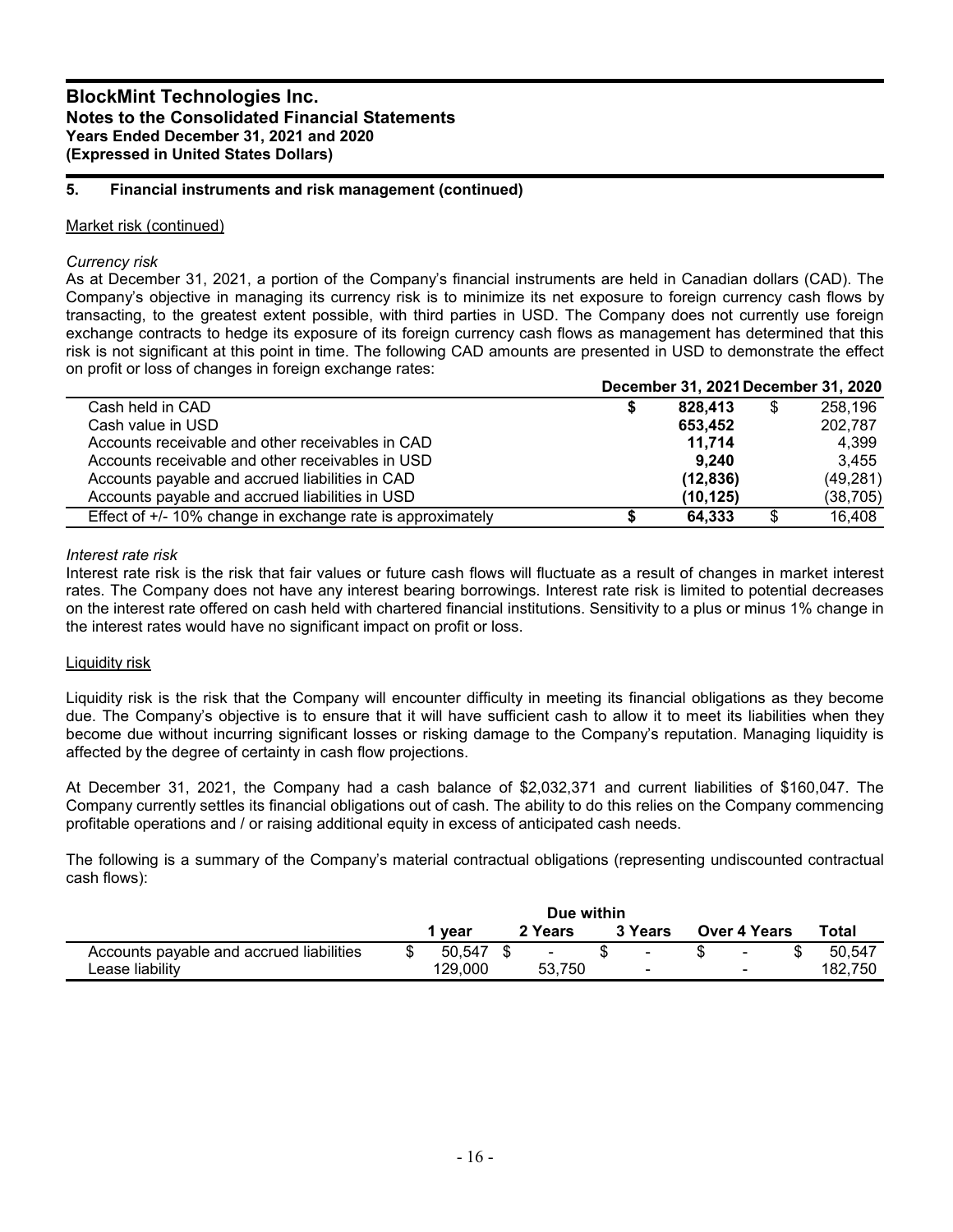# **5. Financial instruments and risk management (continued)**

## Credit risk

Credit risk is the risk of financial loss to the Company if a customer or a counterparty to a financial instrument fails to meet its contractual obligations. The Company is exposed to credit risk on its cash. The maximum credit risk represented by the Company's financial asset is represented by its carrying amount. Concentration of credit risk exists with respect to the Company's cash as substantially the entire amount is held at one major financial institution. Credit risk on cash is minimized by depositing with only reputable financial institutions.

## **6. Digital currency**

Digital currency is measured at fair value using the quoted price on www.coinmarketcap.com. Management considers this fair value to be a Level 2 input under the IFRS 13 *Fair Value Measurement* fair value hierarchy as the price on this source represents an average of quoted prices on multiple digital currency exchanges. The Company is relying on the data available at www.coinmarketcap.com to be an accurate representation of the closing price for the digital currency.

As at December 31, 2021, the Company's digital currency consisted of Bitcoin with a fair value of \$31,949 (December 31, 2020 - \$NIL). Digital currencies are recorded at their fair value on the date that they were received as revenues and are revalued to their current market value at each reporting date based on the closing price obtained from www.coinmarketcap.com.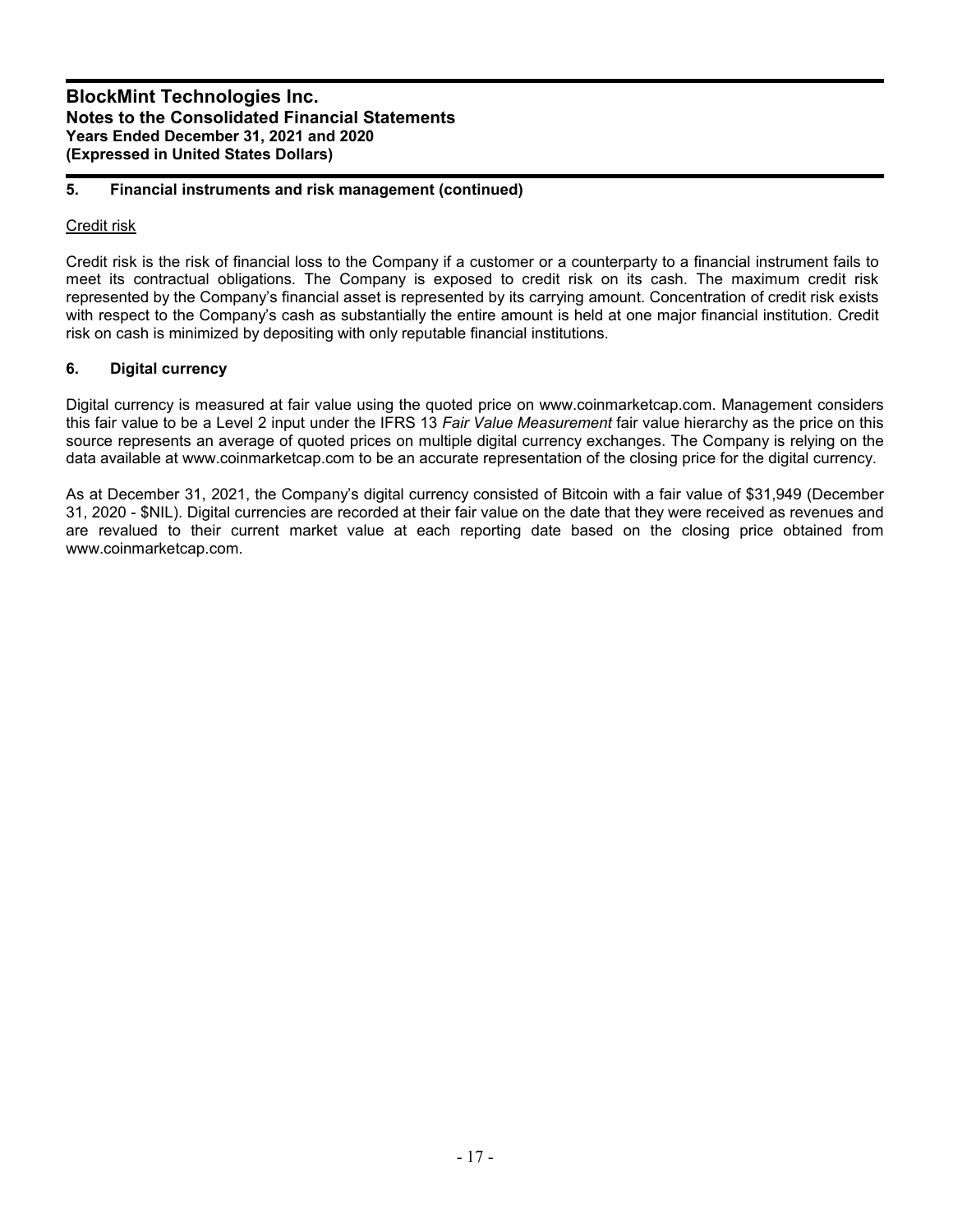# **7. Equipment**

| Cost                                                                          |          |                               |          |                  |          | Computer<br>equipment         |          | and mining Furniture and<br>equipment |          | <b>Total</b>                  |
|-------------------------------------------------------------------------------|----------|-------------------------------|----------|------------------|----------|-------------------------------|----------|---------------------------------------|----------|-------------------------------|
| Balance, December 31, 2019 and December 31, 2020<br>Additions                 |          |                               |          |                  | \$       | 150,660 \$<br>537,654         |          | $2,900$ \$                            |          | 153,560<br>537,654            |
| Balance, December 31, 2021                                                    |          |                               |          |                  | \$       | 688,314 \$                    |          | $2,900$ \$                            |          | 691,214                       |
| <b>Accumulated depreciation</b>                                               |          |                               |          |                  |          | Computer<br>equipment         |          | and mining Furniture and<br>equipment |          | <b>Total</b>                  |
| Balance, December 31, 2019 and December 31, 2020<br>Depreciation for the year |          |                               |          |                  | \$       | 150,660 \$<br>22,402          |          | $2,900$ \$                            |          | 153,560<br>22,402             |
| Balance, December 31, 2021                                                    |          |                               |          |                  | \$       | 173,062 \$                    |          | 2,900                                 | \$       | 175,962                       |
| <b>Carrying amount</b><br>Balance, December 31, 2020                          |          |                               |          |                  | \$       | Computer<br>equipment         | \$       | and mining Furniture and<br>equipment | \$       | <b>Total</b>                  |
| Balance, December 31, 2021                                                    |          |                               |          |                  | \$       | 515,252 \$                    |          |                                       | \$       | 515,252                       |
| Intangible assets<br>8.                                                       |          |                               |          |                  |          |                               |          |                                       |          |                               |
|                                                                               |          | As at<br>December 31,<br>2019 |          | <b>Write-off</b> |          | As at<br>December 31,<br>2020 |          | <b>Write-off</b>                      |          | As at<br>December 31,<br>2021 |
| Patent pending                                                                | \$<br>\$ | 17,500<br>17,500              | \$<br>\$ | (17,500)         | \$<br>\$ |                               | \$<br>\$ |                                       | \$<br>\$ |                               |
|                                                                               |          |                               |          |                  |          |                               |          |                                       |          |                               |

The patent application was not approved, as a result, the patent was fully impaired during the year ended December 31, 2020.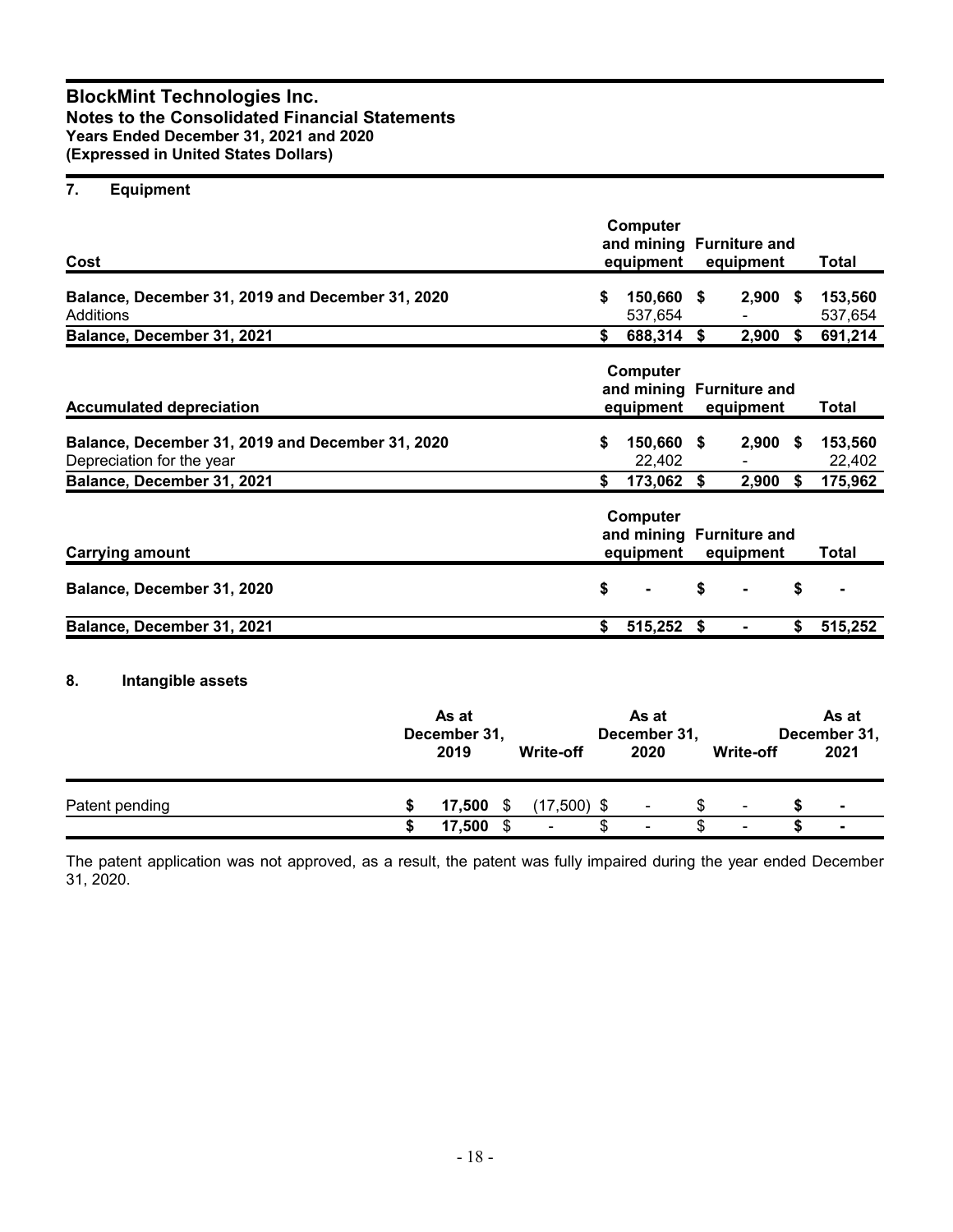## **9. Leases**

The Company entered in to a 18 month facility lease on December 1, 2021. The Company used its incremental borrowing rate of 10.0% as the discount rate to determine the value to its 18 months facility lease. The asset is depreciated on a straight-line basis over the lease term, starting December 1, 2021.

| <b>Right of use leased asset</b>                 |         |                |                |              | <b>Total</b>  |
|--------------------------------------------------|---------|----------------|----------------|--------------|---------------|
| Balance, December 31, 2019 and December 31, 2020 |         |                |                |              | \$            |
| Additions                                        |         |                |                |              | 166,651       |
| Depreciation                                     |         |                |                |              | (6, 725)      |
| Balance, December 31, 2021                       |         |                |                |              | 159,926<br>\$ |
| <b>Lease liability</b>                           |         |                |                |              | <b>Total</b>  |
| Balance, December 31, 2019 and December 31, 2020 |         |                |                |              | \$            |
| <b>Additions</b>                                 |         |                |                |              | 166,651       |
| Interest expense                                 |         |                |                |              | 1,887         |
| Lease payments                                   |         |                |                |              | (7,808)       |
| Balance, December 31, 2021                       |         |                |                |              | \$<br>160,730 |
|                                                  |         |                |                |              |               |
|                                                  |         |                |                | As at        | As at         |
|                                                  |         |                |                | December 31, | December 31,  |
|                                                  |         |                |                | 2021         | 2020          |
| <b>Current lease liability</b>                   |         |                | \$             | 109,500      | \$            |
| Non-current lease liability                      |         |                |                | 51,230       |               |
| <b>Total lease liability</b>                     |         |                | \$             | 160,730      | \$            |
|                                                  | Under   | <b>Between</b> | <b>Between</b> | Over         |               |
|                                                  | 1 year  | $1 - 2$ years  | $3 - 5$ years  | 5 years      | Total         |
| Lease liability<br>S                             | 109,500 | \$<br>51,230   | \$             | \$           | 160,730<br>\$ |

#### **10. Share capital**

#### a) Authorized share capital

The Company is authorized to issue an unlimited number of common shares with no par value. The holders of common shares are entitled to receive dividends which may be declared from time to time, and are entitled to one vote per share at meetings of the Company. All shares are ranked equally with regards to the Company's residual assets.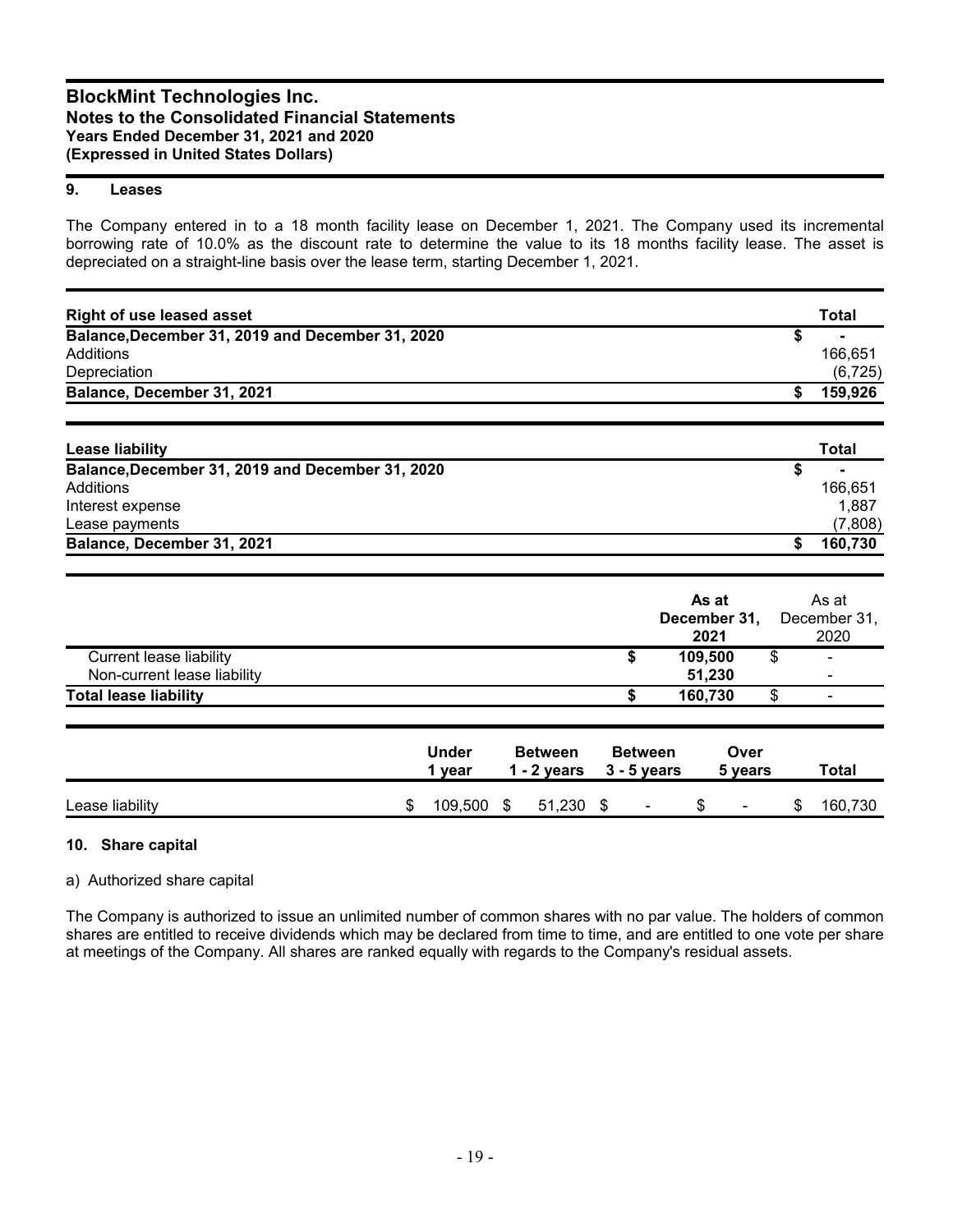#### **10. Share capital (continued)**

#### b) Common shares issued

|                                                  | Number of<br>common<br>shares | <b>Amount</b> |
|--------------------------------------------------|-------------------------------|---------------|
| Balance, December 31, 2019 and December 31, 2020 | 44,269,068 \$                 | 8,884,433     |
| Private placement (i)                            | 3,846,154                     | 782,800       |
| Shares issued as fees (i)                        | 127.383                       | 25,926        |
| Share issue costs (i)                            |                               | (31, 770)     |
| Balance, December 31, 2021                       | 48,242,605 \$                 | 9,661,389     |

(i) On January 26, 2021, the Company closed a non-brokered private placement and issued an aggregate of 3,846,154 common shares at a price of CDN\$0.26 per common share to raise aggregate gross proceeds of CDN\$1,000,000 (\$782,800). In connection with the offering, the Company issued an aggregate of 127,383 finder's shares to certain brokerage firms with a fair value of \$25,926 and paid \$5,844 in legal and other fees.

#### **11. Share-based payments**

In February 2019, the Directors adopted a new 20% fixed stock option plan (the "Plan") to replace the former "10% rolling" stock option plan. Under the terms of the Plan, the Board may from time to time, in its discretion, and in accordance with TSXV requirements, grant to the Company's directors, officers, employees and consultants, nontransferable options to purchase common shares of the Company, provided that the number of shares reserved for issuance will not exceed 8,853,814 common shares, inclusive of all common shares which may be issued pursuant to the performance warrants issued. (note 12). Options granted under the Plan have a term up to 10 years. No options shall be exercisable until it has vested. Vesting will be specified at the time of grant.

|                                                  | Number of<br>stock options | Per option<br>value |
|--------------------------------------------------|----------------------------|---------------------|
| Balance, December 31, 2019 and December 31, 2020 |                            | -                   |
| Issued (i)                                       | 1.250.000                  | 0.29                |
| Balance, December 31, 2021                       | 1.250.000                  | 0.29                |

The weighted average grant date fair value of options granted during the year ended December 31, 2021 was \$0.28.

(i) On February 11, 2021, the Company granted stock options to certain of its directors, officers and consultants to purchase up to an aggregate of 1,250,000 common shares in the capital of the Company, exercisable over five years at a price of CDN\$0.40 per share. The options vested immediately. The estimated fair value of the options at the grant date was \$355,100 using the Black-Scholes option pricing model. The estimated fair value of the options has been charged to profit and loss and credited to share-based payment reserve, within equity. The underlying weighted average assumptions used in the estimation of fair value in the Black-Scholes option pricing model are as follows: dividend yield 0%, estimated forfeiture rate 0%, expected volatility of 152%, risk free rate of return of 0.48% and an expected life of 5 years. For the year ended December 31, 2021 \$355,100 was expensed.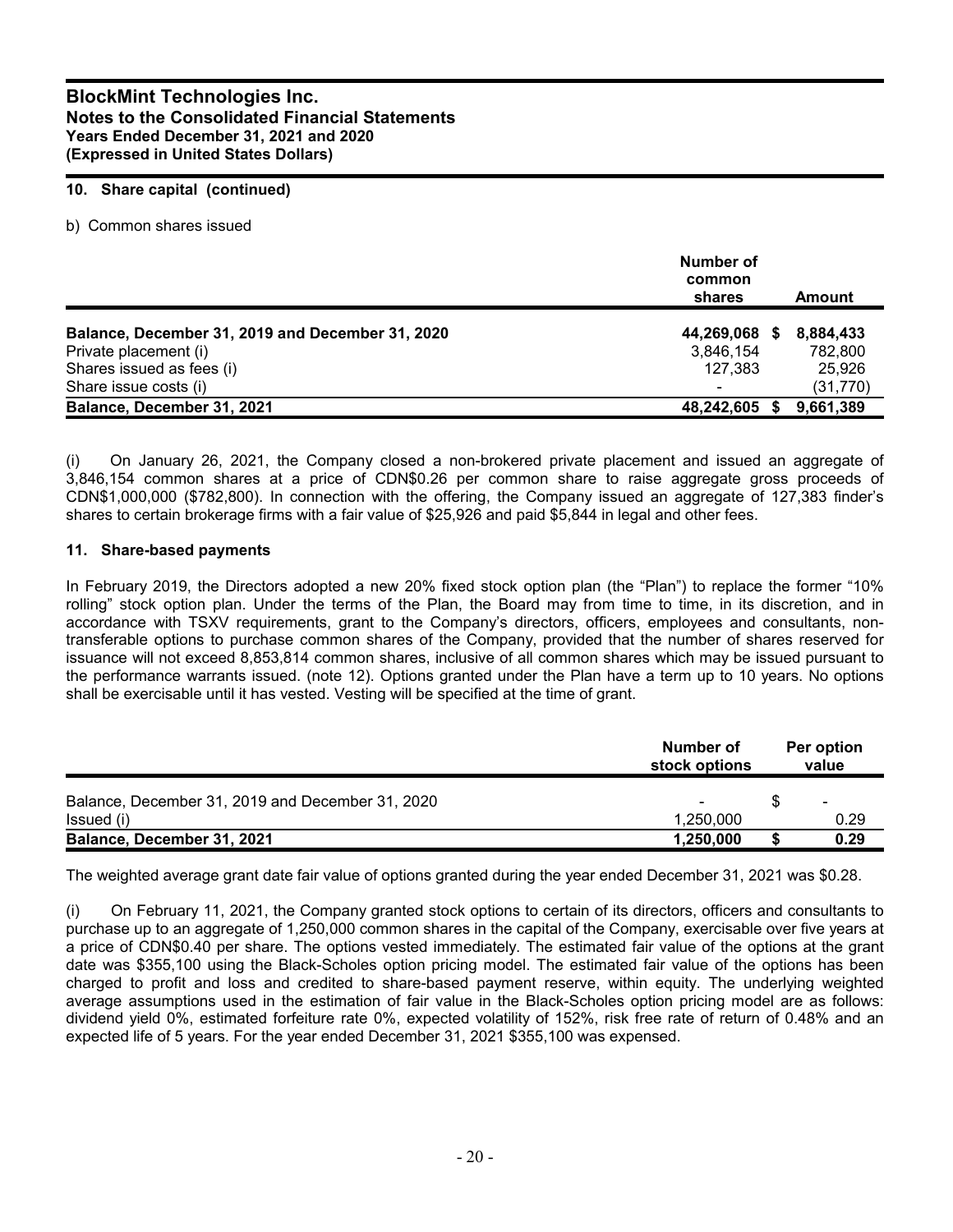# **11. Share-based payments (continued)**

The following table reflects the actual stock options issued and outstanding as of December 31, 2021:

| <b>Expiry date</b> | <b>Exercise</b><br>price | <b>Weighted average</b><br>remaining<br>contractual<br>life (years) | Number of<br>options<br>outstanding | Number of<br>options<br>vested<br>(exercisable) |  |
|--------------------|--------------------------|---------------------------------------------------------------------|-------------------------------------|-------------------------------------------------|--|
| February 11, 2026  | CDN\$0.40                | 4.12                                                                | 1,250,000                           | 1,250,000                                       |  |

#### **12. Warrant reserve**

|                                                                     | Number of<br>warrants | Weighted<br>average<br>exercise price |
|---------------------------------------------------------------------|-----------------------|---------------------------------------|
| Balance, December 31, 2019, December 31, 2020 and December 31, 2021 | 6,650,000             | 0.03                                  |

The following table reflects the warrants issued and outstanding as of December 31, 2021:

| <b>Expiry date</b>                     | Number of<br>warrants | <b>Per-warrant</b><br>value | <b>Exercise</b><br>price |  |
|----------------------------------------|-----------------------|-----------------------------|--------------------------|--|
| $, 2023$ <sup>(1)</sup><br>February 1, | 6,650,000             | \$0.01                      | CDN\$0.05                |  |

1) These are 6,650,000 bonus warrants to a current officer and a past officer. 3,325,000 of the bonus warrants are eligible for exercise provided at any time during the term the Company achieves at least cumulative gross revenue of \$4,000,000. The balance of 3,325,000 warrants will be eligible for exercise when a further \$4,000,000 of gross revenue is achieved by the Company (i.e. cumulative gross revenue of \$8,000,000 from the date of issuance of the warrants).

#### **13. Related party transactions**

Related parties include key management personnel and others considered to have significant influence or control over the Company's operations. Key management personnel includes the Board of Directors of the Company, officers, and close family members and enterprises which are controlled by these individuals, as well as certain persons performing similar functions.

(a) The Company entered into the following transactions with related parties:

|                                |       |   | <b>Year Ended</b> |        |  |
|--------------------------------|-------|---|-------------------|--------|--|
|                                |       |   | December 31,      |        |  |
|                                |       |   | 2021              | 2020   |  |
| Owen Bird Law Corporation      | (i)   | S | $15,330$ \$       | 3.570  |  |
| Bayswater Consulting Ltd.      | (ii)  |   | 9.571             | 8.924  |  |
| Marrelli Support Services Inc. | (iii) |   | 41.264            | 42.340 |  |

(i) For the year ended December 31, 2021, the Company expensed professional fees of \$15,330 (year ended December 31, 2020 - \$3,570) for legal services of which \$5,959 was reflected as share issue costs, to Owen Bird Law Corporation, a legal firm of which a director is a shareholder. As at December 31, 2021, \$8,587 (December 31, 2020 - \$1,472) was payable to this party and the amount is included in accounts payable and accrued liabilities.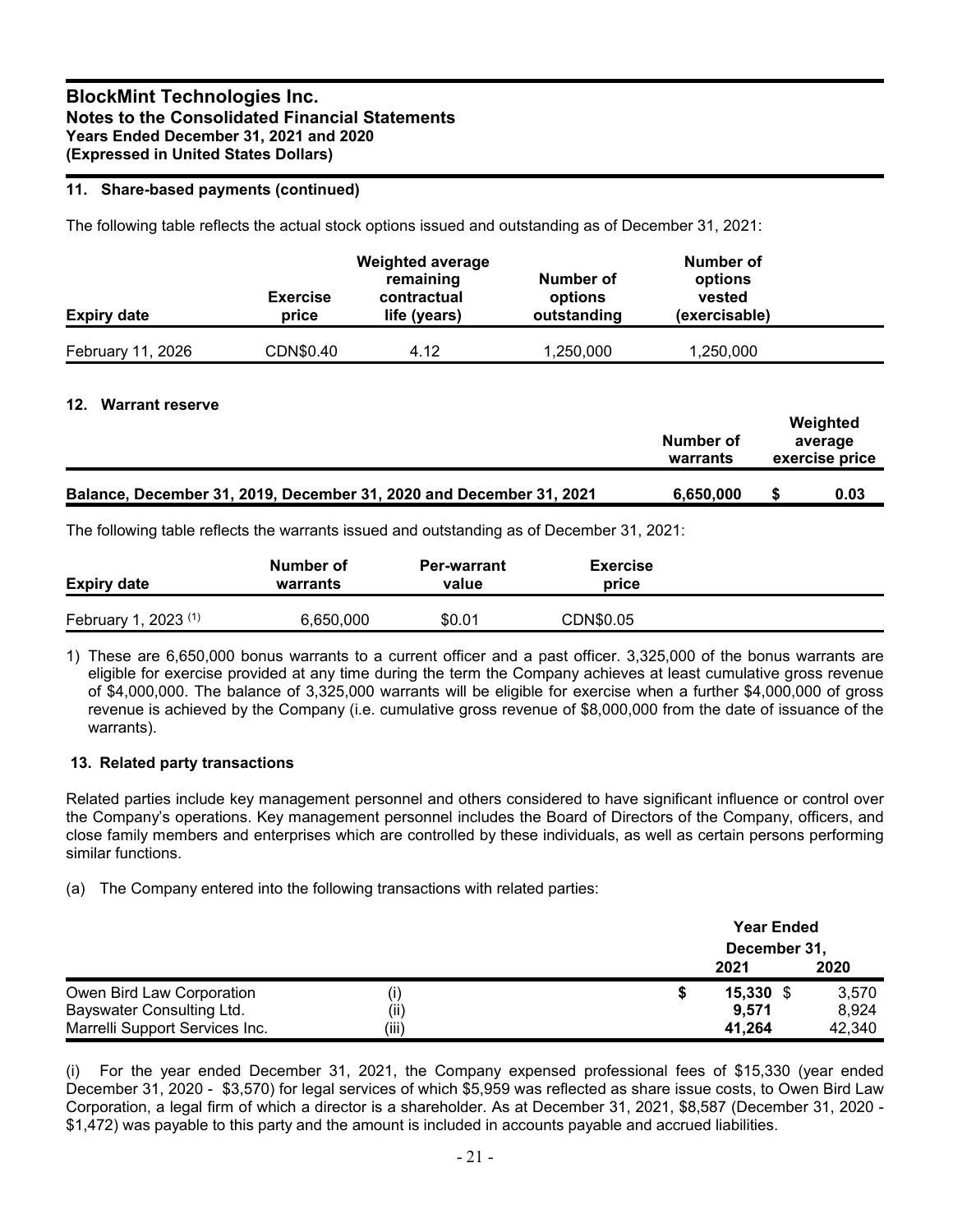## **13. Related party transactions (continued)**

(a) The Company entered into the following transactions with related parties (continued):

(ii) For the year ended December 31, 2021, the Company expensed consulting fees of \$9,571 (year ended December 31, 2020 - \$8,924) to a private company controlled by the Company's corporate secretary, for corporate services.

(iii) For the year ended December 31, 2021, the Company expensed consulting fees of \$41,264 (year ended December 31, 2020 - \$42,340) to Marrelli Support Services Inc. ("Marrelli") for: Victor Hugo to act as the Chief Financial Officer of the Company; and for bookkeeping services. Victor Hugo is an employee of Marrelli. These services were incurred in the normal course of operations for general accounting and financial reporting matters. As at December 31, 2021, Marrelli was owed \$7,383 (December 31, 2020 - \$9,722), and the amount is included in accounts payable and accrued liabilities.

(b) Remuneration of key management personnel, which includes the directors and officers of the Company, other than professional and consulting fees, was as follows:

|                                                        | <b>Year Ended</b><br>December 31, |              |         |
|--------------------------------------------------------|-----------------------------------|--------------|---------|
|                                                        |                                   |              |         |
|                                                        |                                   | 2021         | 2020    |
| Management salaries                                    | \$                                | $126,000$ \$ | 72,000  |
| Share-based payments                                   |                                   | 170.448      | ۰       |
| Directors fees (included in Directors, management fees |                                   |              |         |
| and salaries)                                          |                                   | 29.640       | 28,275  |
|                                                        |                                   | 326,088 \$   | 100,275 |

As at December 31, 2021, directors of the Company were owed \$nil (December 31, 2020 - \$28,275), relating to fees and the amount is included in accounts payable and accrued liabilities.

#### **14. Loss per share**

The calculation of basic and diluted loss per share for the year ended December 31, 2021, was based on the loss attributable to common shareholders of \$1,126,373 (year ended December 31, 2020 - \$425,833) and the weighted average number of common shares outstanding of 47,948,672 (year ended December 31, 2020 - 44,269,068). Diluted loss per share did not include the effect of 1,250,000 options outstanding and 6,650,000 warrants for the year ended December 31, 2021 (year ended December 31, 2020 - nil and 6,650,000, respectively) as their effect is anti-dilutive.

#### **15. Income taxes**

The reconciliation of the combined Canadian federal and provincial statutory income tax rate of 27% to the effective tax rate is as follows:

|                                                  | <b>Year Ended</b>    |  |                      |
|--------------------------------------------------|----------------------|--|----------------------|
|                                                  | December 31,<br>2021 |  | December 31,<br>2020 |
| Net income (loss) before income taxes            | $(1, 126, 373)$ \$   |  | (425, 833)           |
| Income tax expense (recovery) at statutory rates | $(304, 121)$ \$      |  | (114, 975)           |
| Share issuance cost incurred                     | (1,578)              |  |                      |
| Change in unrecognized temporary differences     | 305,699              |  | 114,975              |
| Tax provision (recovery)                         |                      |  |                      |